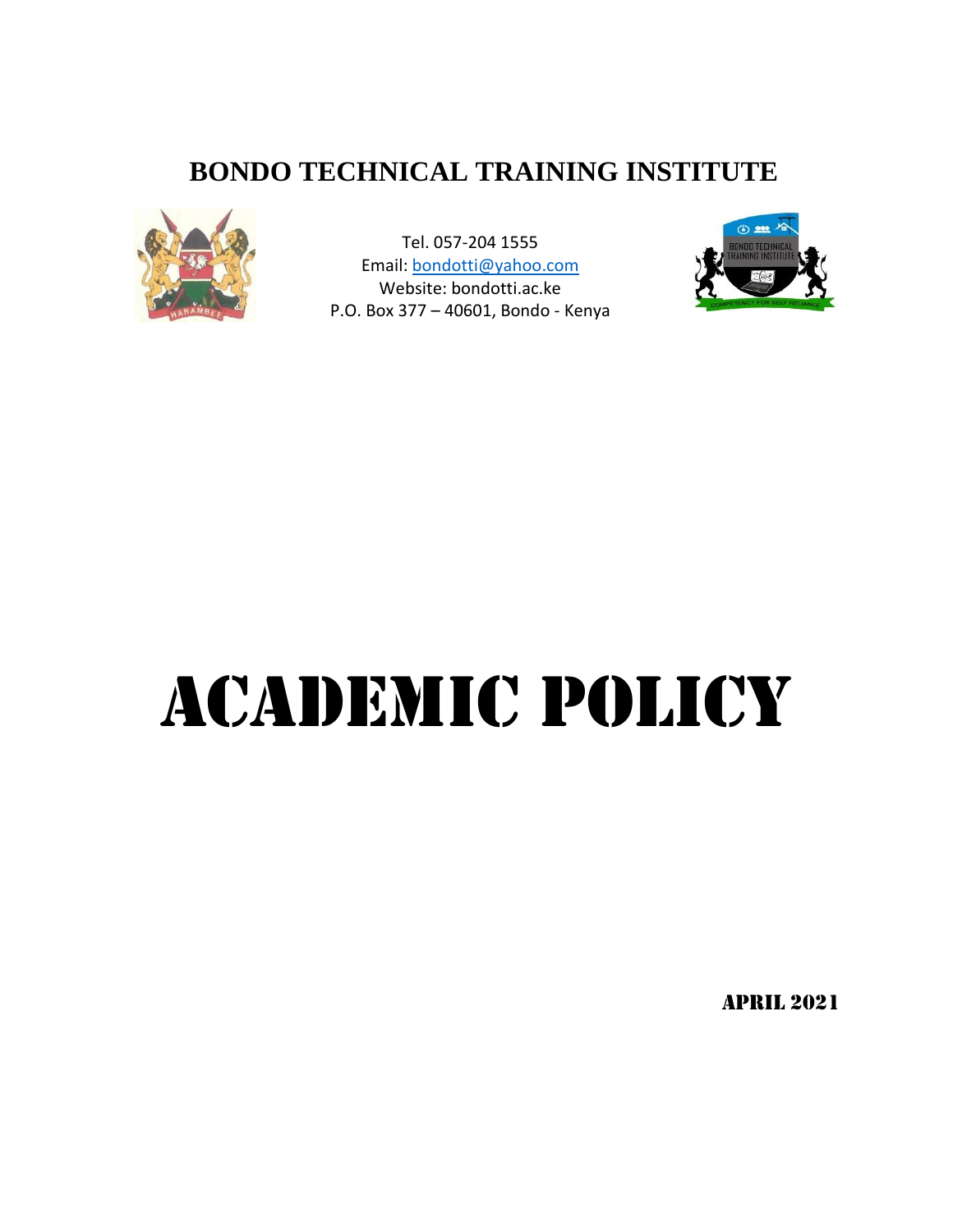#### **TABLE OF CONTENTS**

| <b>TITLE</b>                                                       | i              |
|--------------------------------------------------------------------|----------------|
| <b>TABLE OF CONTENTS</b>                                           | ii             |
| <b>DEFINITION OF KEY TERMS</b>                                     | iv             |
| <b>ABBREVIATIONS AND ACRONYMS</b>                                  | $\mathsf{V}$   |
| <b>FOREWORD</b>                                                    | vi             |
| <b>APPROVAL AND COMMENCEMENT</b>                                   | vii            |
| <b>BACKGROUND</b>                                                  |                |
| 1.1 Introduction                                                   | $\mathbf{1}$   |
| 1.2 Objectives                                                     | $\mathbf{1}$   |
| 1.3 Vision, Mission and Motto                                      | $\overline{2}$ |
| 1.4 Core Values                                                    | $\overline{2}$ |
| 1.5 Mandate                                                        | $\overline{2}$ |
| <b>ADMISSION REQUIREMENTS AND APPLICATION PROCEDURES</b>           |                |
| 2.1 Admission Requirements                                         | 3              |
| 2.2 Applications                                                   | 4              |
| 2.3 Admissions                                                     | 4              |
| 2.4 Registration                                                   | 5              |
| <b>COURSE ATTENDANCE AND PROGRAMME IMPLEMENTATION</b>              |                |
| 3.1 Training Programmes                                            | 8              |
| 3.2 Mode of Study                                                  | 9              |
| 3.3 Mode of Delivery                                               | 10             |
| 3.4 Academic Year and Duration of Study                            | 10             |
| 3.5 Change Of Course/ Training Programme                           | 11             |
| 3.6 Deferrals                                                      | 11             |
| 3.7 Fees Payable                                                   | 12             |
| 3.8 Industrial Attachment, Research and Other Special Requirements | 12             |
| 3.9 Withdrawing from Training                                      | 13             |
| 3.10 Refunds                                                       | 13             |
| <b>ACADEMIC COMMITTEE</b>                                          |                |
| 4.1 Membership                                                     | 15             |
| 4.2 Meetings                                                       | 15             |
| 4.3 Responsibilities                                               | 16             |
| <b>ACADEMIC INTEGRITY</b>                                          |                |
| 5.1 Trainee Responsibility                                         | 17             |
| 5.2 Academic Dishonesty                                            | 17             |
| 5.3 Academic Integrity in Course Work                              | 18             |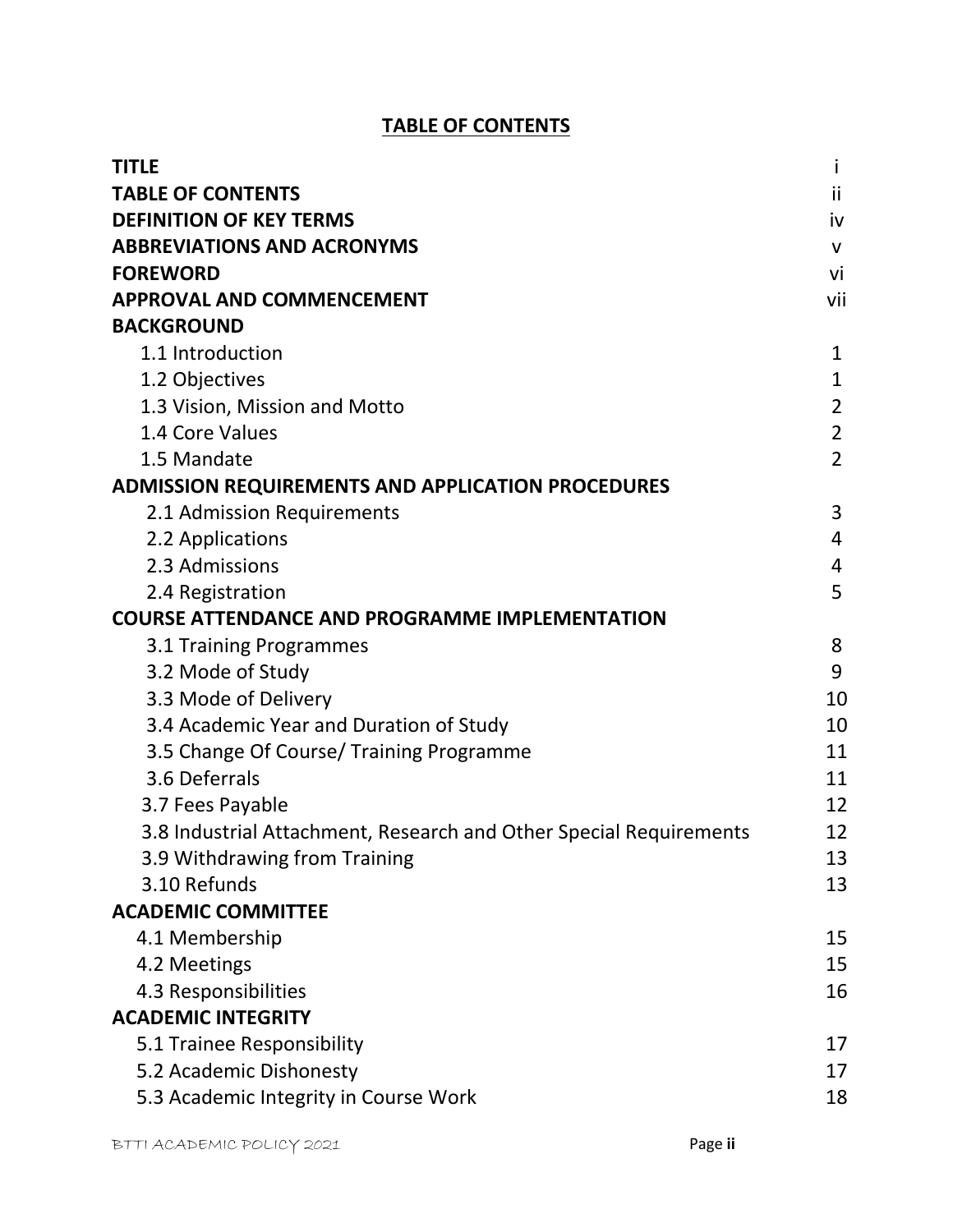### 5.4 Procedure for Dealing with Academic Dishonesty 19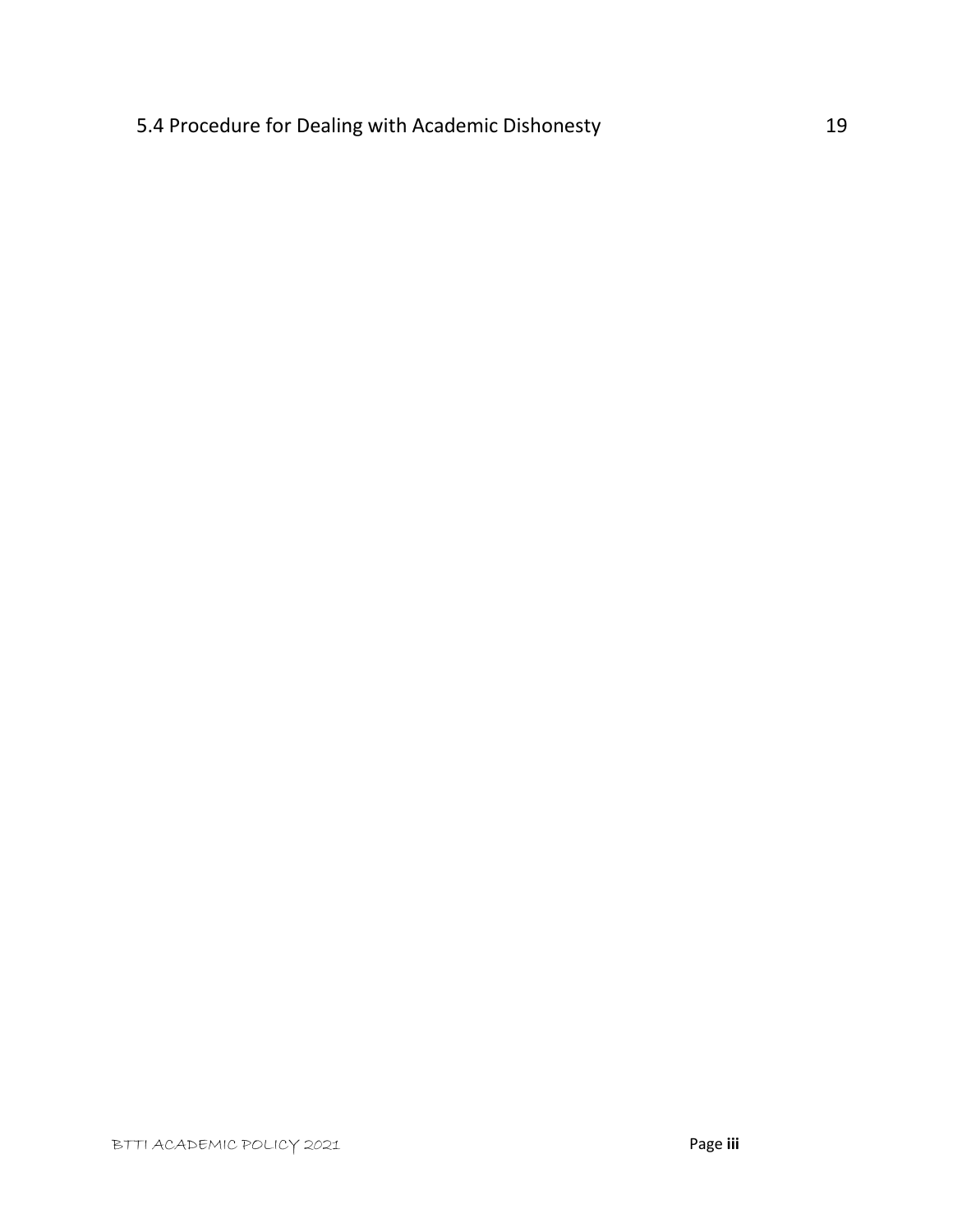#### **DEFINITION OF KEY TERMS**

- I. **"Academic Term"** shall mean a period lasting roughly three months or a maximum of 12 weeks as determined by the Ministry of Education and the Directorate of Technical Training. There shall be three academic terms within an academic year
- II. **"Assessment/ Examinations Officer"** shall mean the member of teaching staff responsible for managing internal and external assessment taken by trainees of the college.
- III. **"Dean of Students"** shall mean the officer in charge of Students' Welfare and Development, and who shall be a member of the teaching staff
- IV. **"Institute Premises"** shall mean any location, building or grounds belonging to the BTTI or used for the purpose of the Institute's activities
- V. **"Principal"** shall mean the Chief Executive officer (CEO) of the Institute
- VI. **"Programme"** shall mean a Business or Technical course of study such as Building, Civil Engineering, ICT, Supply Chain Management, Human Resource Management, Social Work and Community Development, Electrical Engineering, offered at the college for a prescribed period
- VII. **Recognition of Prior Learning** shall mean the process by which a potential trainee is assessed to ascertain the knowledge and skill that they already possess with a view to placing such a candidate at the appropriate level for training
- VIII. **"Registrar"** shall mean the officer in charge of Admissions and Students' Academic records, and who shall be a member of the teaching staff
- IX. **"Staff member"** shall mean any employee of BTTI of whatever level or grade, employed by either the PSC or the BOG
- X. **"Trainee"** shall mean any person registered for an academic programme at BTVC lasting for at least three months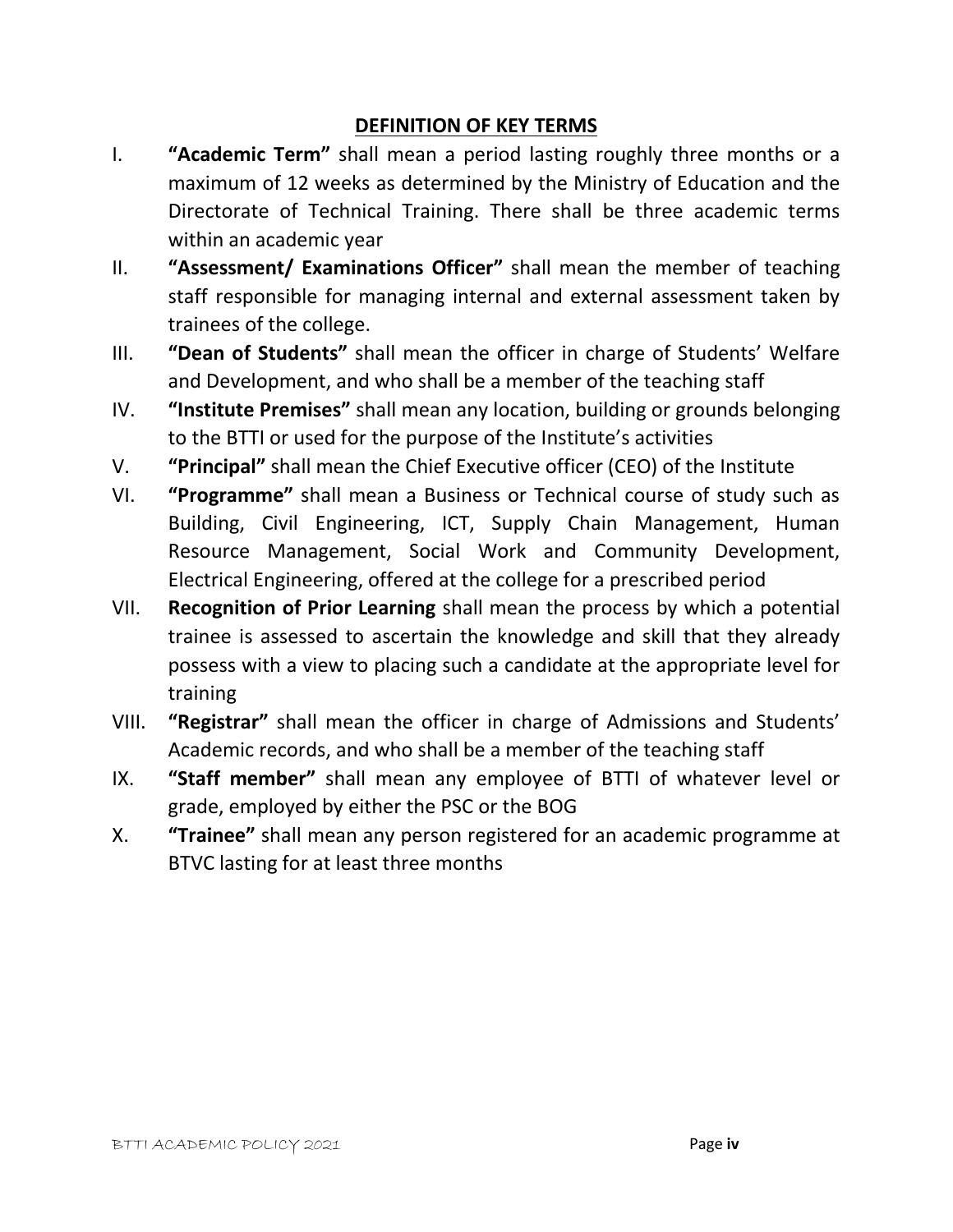#### **ABBREVIATIONS AND ACRONYMS**

- BOG Board of Governors
- BTTI Bondo Technical Training Institute, also referred to as **'the college'**
- CAT Continuous Assessment Test
- CBET Competency Based Education and Training
- CDF Constituency Development Fund
- CNC Course Not Complete
- CRNM Course Requirements Not Met
- DP Deputy Principal
- HOD Head of Department
- ICT Information and Communication Technology
- KCPE Kenya Certificate of Primary Education
- KCSE Kenya Certificate of Secondary Education
- KNEC Kenya National Examinations Council
- KNQA Kenya National Qualifications Authority
- KUCCPS Kenya Universities and Colleges Central Placement Service
- NITA National Industrial Training Authority
- NYS National Youth Service
- ODeL Open, Distance and e-Learning
- OS Occupational Standard
- PSC Public Service Commission
- RPL Recognition of Prior Learning
- SDC Students' Disciplinary Committee
- TEP Technical Education Programme
- TVET Technical Vocational Education and Training
- TVETA Technical Vocational Education and Training Authority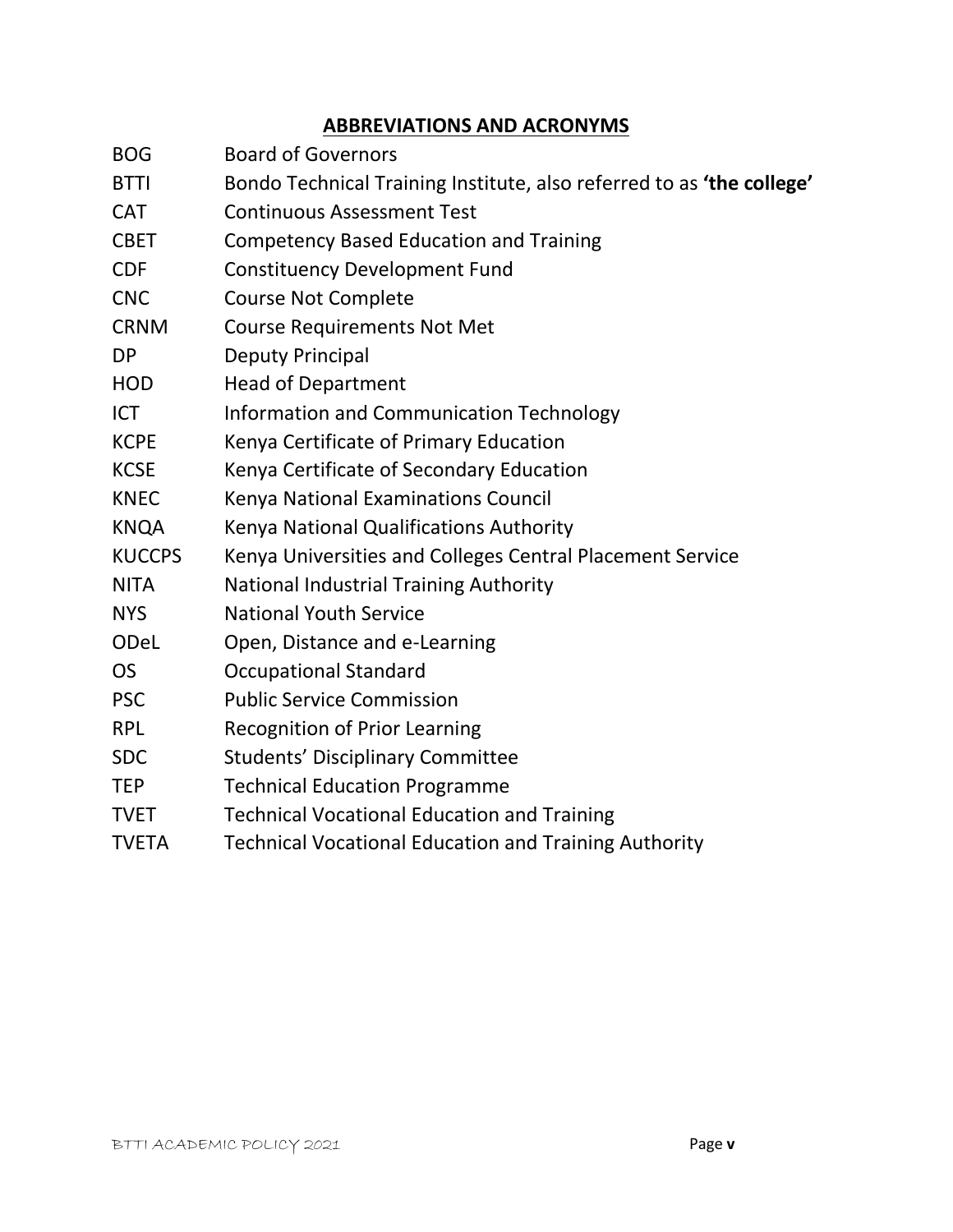#### **FOREWORD**

Bondo Technical and Training Institute is committed to provide affordable, accessible, sustainable and quality training by ensuring services are effective and efficient to meet and exceed customer needs and expectations. This Academic Policy document gives a guideline on the conduct and general administration of the training operations in the college. The deliberations will serve as a useful guideline to the trainees, parents/ sponsors, trainers and non-teaching staff as well as the administration. Trainers, non-teaching staff and trainees should make themselves conversant with the policy in order to fulfill the mission and vision of this institution.

The Policy has been made with an open mind that allows room for improvement. However, proposals for improvement should be brought first to the attention of the Board of Governors for deliberations, before any modifications are made. This edition shall serve as the first official Bondo Technical and Training Institute Academic Policy.

I wish to take this opportunity to appreciate the team that participated in the preparation of this document, led by the Deputy Principal (Administration) and the Deputy Principal (Academics).

 $400 - 1$ 

Mr. Peter Omondi **Principal/ Secretary, Board of Governors** 

Date:  $\leq$   $\lceil \frac{1}{204} \rceil$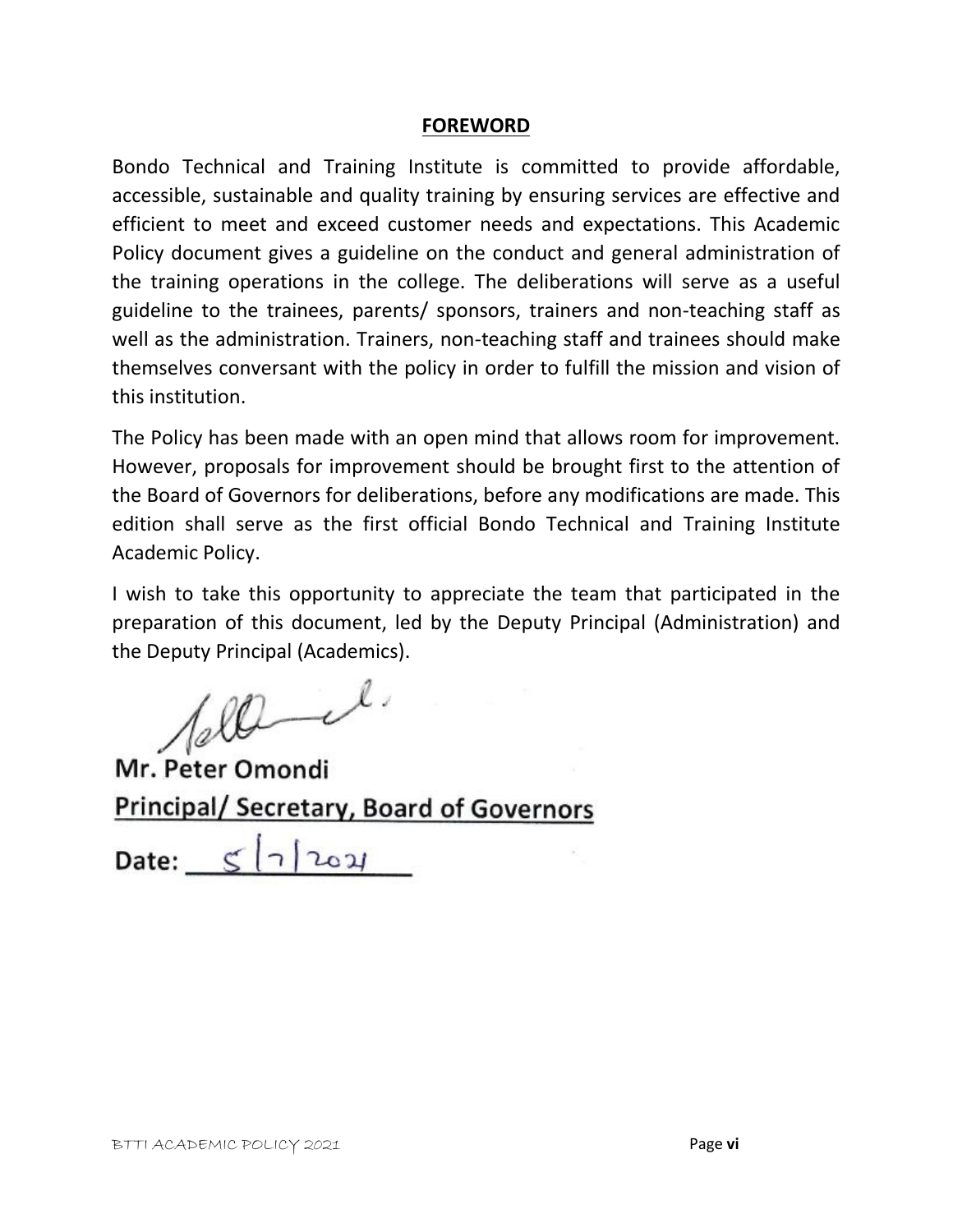#### **APPROVAL AND COMMENCEMENT**

The policy shall be known as Bondo Technical Training Institute Academic Policy herein after referred to as 'The Policy' and shall take effect on approval by the Board of Governors.

In exercise of the powers conferred by TVET Act No. 29 of 2013 section 29(1), Bondo Technical Training Institute (BTTI) Board of Governors certifies that this policy has been made in accordance with relevant legislations.

Dated the Sth Day of July

 $5|7|202|$ Signed .......

**CT AKUMU OWUOR** CHAIRMAN, **BOARD OF GOVERNORS, BONDO TTI**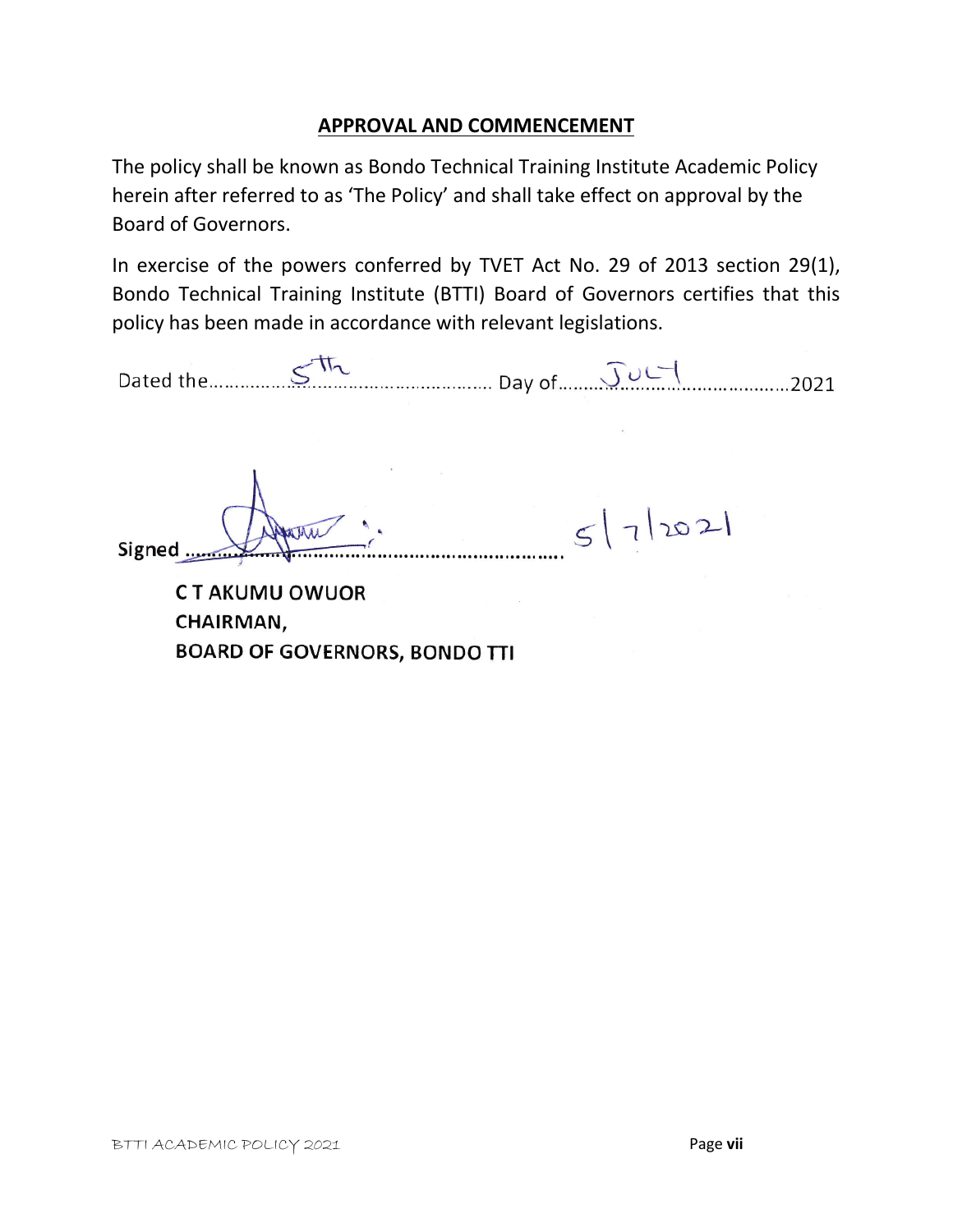#### **BACKGROUND**

#### **1.1Introduction**

Bondo Technical Training Institute was established by the Government of Kenya in the year 2015. The College operates under the TVET Act (2013) of the laws of Kenya, together with other statutory and regulatory provisions including the KNEC Act (2012), the KNQA Act (2015), Policy Framework for Education (2012), TSC Code of Regulations for Teachers (2015) and the Constitution of Kenya (2010)

The first batch of trainees at BTTI were admitted in 2015 in the Department of Building and Civil Engineering. The population of trainees has grown since inception and trainees are drawn from all over the country. BTTI is equally open to international trainees. Other Departments with various courses have since been established, including the Department of Electrical and Electronic Engineering, the Department of Business Studies, the Department of Information and Communication Technology and the Department of Liberal Studies.

BTTI currently offers 12 different courses at the levels of Artisan, Craft Certificate and Diploma. The Training programmes offered provide relevant skills that will enable the trainees to rise in status and responsibilities within their organizations, or become job creators. The courses are market-driven as they are tailored to meet the demands of the public and private sectors of the economy and the realization of Kenya's vision 2030.

Bondo Technical Training Institute is committed to provide affordable, accessible, sustainable and quality training by ensuring services are effective and efficient to meet and exceed customer needs and expectations. To achieve this, the Institution has established quality objectives which shall be reviewed from time to time to ensure continual improvement.

#### **1.2 Objectives**

- I. To achieve and maintain a level of quality training which will enhance the college's reputation with her customers
- II. To ensure compliance with the TVET Act (2013) and other relevant statutory provisions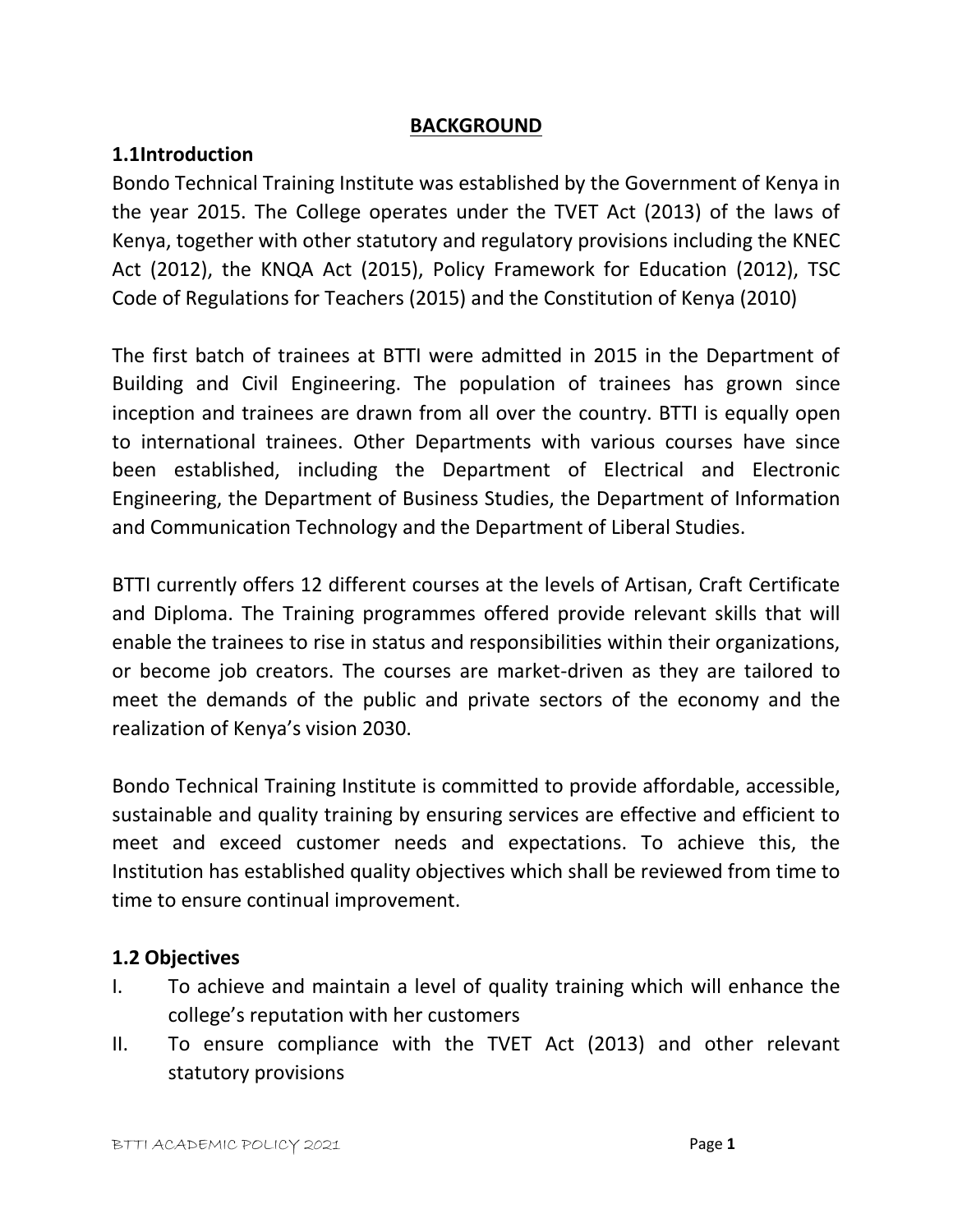III. To endeavour to always maximize customer satisfaction with services provided by BTTI

#### **1.3Vision, Mission and Motto**

**Vision**: to be a world class Technical and Vocational College in the provision of Technical, Vocational, Entrepreneurship Training and Research

**Mission**: To provide high quality Technical, Vocational, Entrepreneurship Training, Research and Innovation in partnership with stakeholders to produce globally competitive graduates

**Motto**: Competence for Self-Reliance

#### **1.4 Core Values**

- Integrity
- Competence
- Innovation
- Teamwork

#### **1.5 Mandate**

BTTI is mandated to offer courses at Diploma, Certificate and Artisan levels in various disciplines. The college mainly produces middle level human resource who are well equipped with technical and business skills required in the industry, informal sector and service sectors.

The college produces technicians and technologists who are expected to play a major role towards the attainment of Kenya's vision 2030.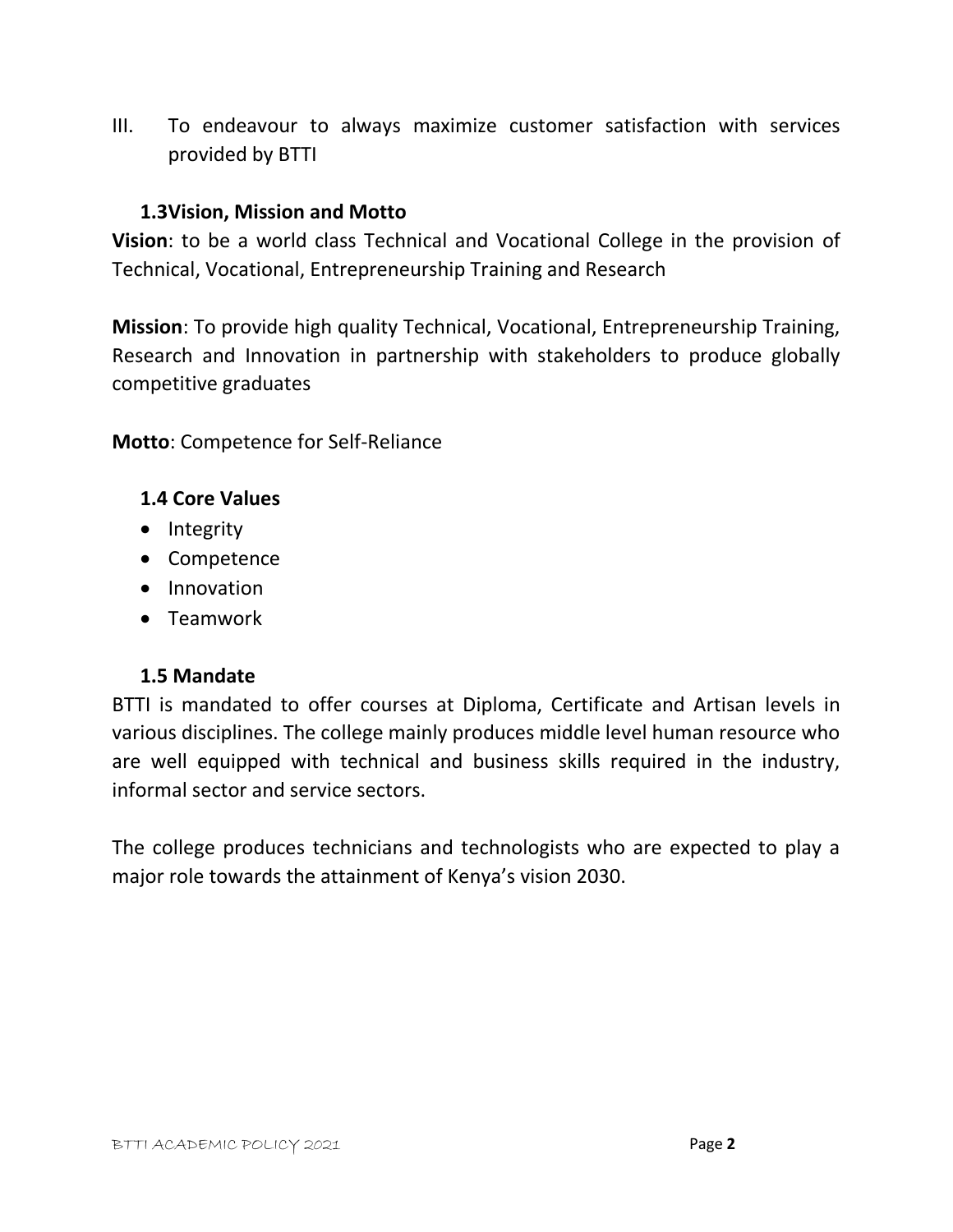#### **ADMISSION REQUIREMENTS AND APPLICATION PROCEDURES**

#### **2.1 Admission Requirements**

**2.1.1 Diploma:** Mean grade of C- (minus) at KCSE, OR a Craft Certificate from the KNEC in the relevant trade area, OR any other qualification recognized and approved by the KNQA or TVETA

**2.1.2 Certificate:** Mean grade of D (plain) at KCSE, OR an Artisan Certificate from the KNEC in the relevant trade area, OR any other qualification recognized and approved by the KNQA or TVETA

**2.1.3 Artisan:** Mean grade of D- (minus) at KCSE, OR the KCPE, OR any other qualification recognized and approved by the KNQA or TVETA

**2.1.4 CBET programmes:** The lowest level of study shall be Level 3 (see equation of programmes in 2.1.5 below), for which an applicant shall be required to possess KCPE or its equivalent as recognized by KNQA or TVETA. For entry into Levels 4, 5 and 6, the provisions of clauses 2.1.1, 2.2.2 and 2.2.3 above shall apply, as well as evidence of competence at the immediate lower level in the relevant trade area. In the absence of such evidence, the applicant shall be subjected to a competency test to determine the level of Prior Learning

#### 2.1.5 **Equation of CBET programmes with other Examining Bodies**:

For the purpose of equating entry level for programmes developed and assessed under CBET with other examining bodies, the guidelines provide by TVET/CDACC shall apply as indicated below:

| <b>CBET</b> | <b>Other Examining Bodies</b>                  |
|-------------|------------------------------------------------|
| Level 3     | Trade Test (Currently examined by NITA)        |
| Level 4     | Artisan (Currently examined by KNEC)           |
| Level 5     | Craft Certificate (Currently examined by KNEC) |
| Level 6     | Diploma (Currently examined by KNEC)           |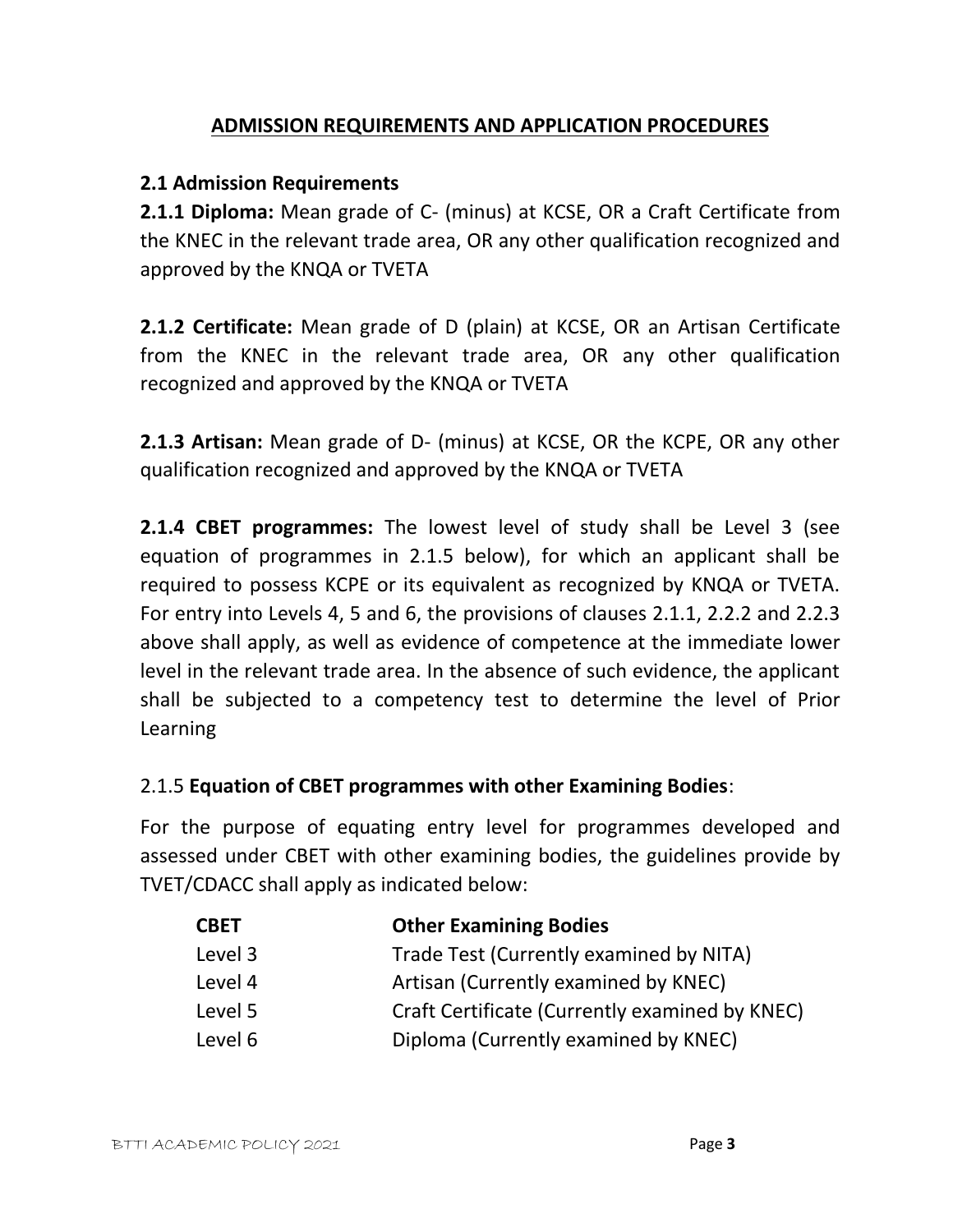#### **2.2 Applications**

**2.2.1** All applicants must complete an application form, either electronically or in hard copy, and submit the same to the Registrar. The application forms are available at the Office of the Registrar or can be accessed/ downloaded from the college website at [https://www.bondotti.ac.ke](https://www.bondotti.ac.ke/)

**2.2.2** The completed application form shall be submitted accompanied by all the relevant supporting documents showing the applicant's qualifications.

**2.2.3** Applications for admission shall only be processed upon receipt of the stipulated non-refundable application fees.

**2.2.4** After processing the applications, the Registrar shall communicate the decision to the applicant in writing, within reasonable time

*2.2.5* BTTI admits trainees whose applications have been processed by other bodies such as KUCCPS and NYS. Trainees placed by these bodies for training at BTTI will be deemed to have presented their qualifications to the respective placement organs and shall confirm such qualifications by presenting originals of their documents at the time of admission.

*2.2.6* The applicant is fully responsible for the authenticity of any document submitted for the purpose of seeking and securing admission at BTTI. Should such documents be proved to be fraudulent at any time before admission, during training or after training, the admission shall be nullified and any certificates or qualification awarded on the basis of such documents shall be withdrawn and cancelled. The college shall further be free to tender such documents in its possession as evidence of fraud to any competent authority should such a demand be made

#### **2.3 Admissions**

**2.3.1** A trainee is admitted into a programme when he or she meets the minimum entry requirements for admission into that programme and level. Admission into a programme is done before the beginning of each academic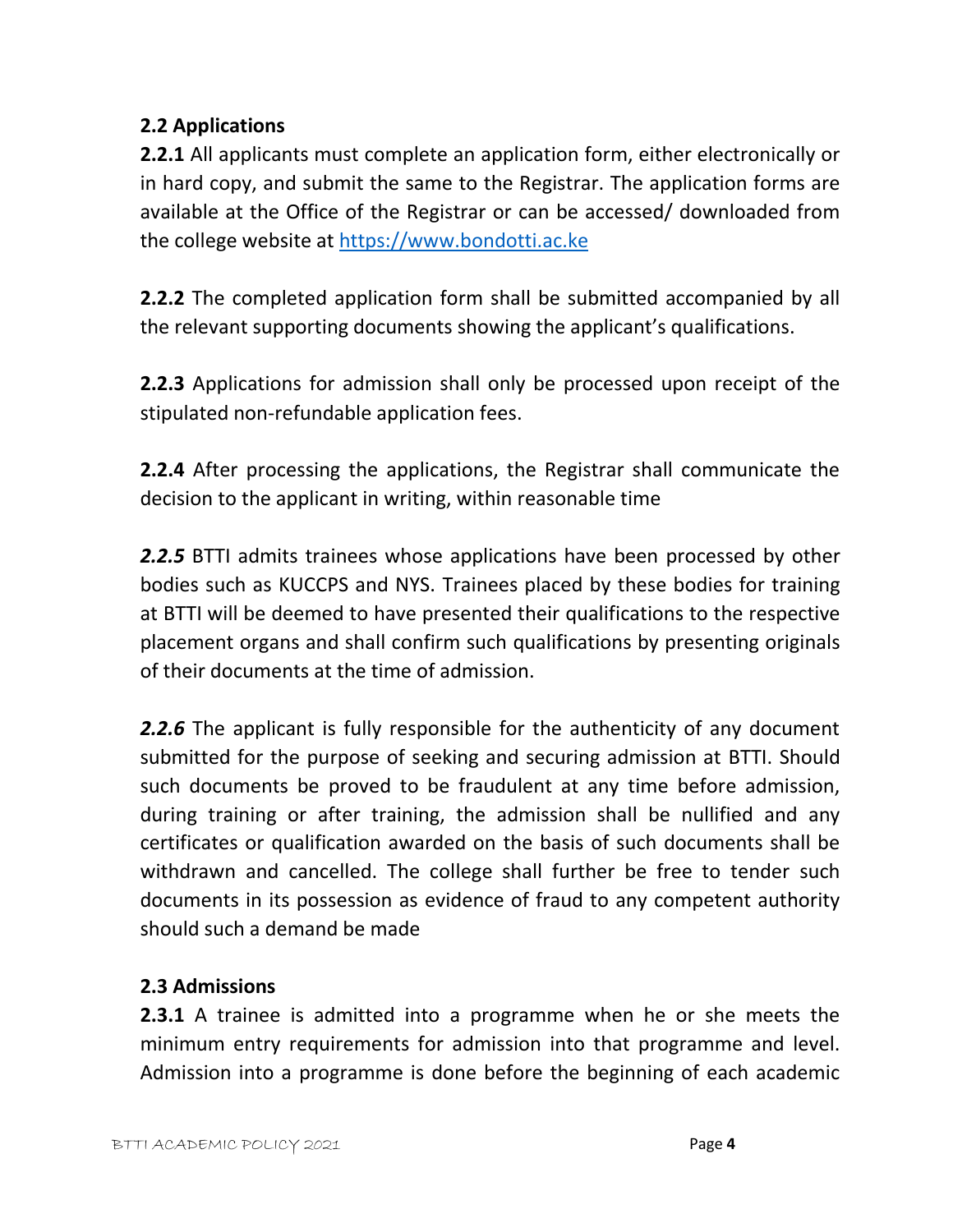term. Admission into various training programmes shall be conducted under guidance of the BTTI Academic Committee

**2.3.2** BTTI reserves the right to rescind any offer of admission if the college gains knowledge after the offer had been made, and is satisfied that trainee is not qualified for admission on the grounds of failure to meet minimum entry requirements.

#### **2.4 Registration**

**2.4.1** Registration of new and continuing trainees is done at the beginning of each Academic term. A new trainee is registered into a programme after:

a) The Trainee has been formally admitted into that programme and level

b) The Trainee has been assigned a Registration number upon payment of the requisite fees

**2.4.2** On reporting for registration, applicants are required to have the official letter of offer, together with the originals and copies of certificates and testimonials. After verification, the originals shall be handed back to the applicant and the copies shall be kept in the trainee's file at the office of the Registrar. International applicants shall:

a) submit or mail certified copies of their certificates and testimonials from their respective Government agencies

b) submit certified Government identification documents or any other form of official identification, and other relevant documents

**2.4.3** A continuing trainee is registered upon payment of the requisite fees for the Academic term and signing of the nominal roll.

**2.4.4** The name of the trainee shall be registered as it appears on the documents presented when seeking admission at BTTI, or, where there is conflict, in the way the name appears in the official Government identification documents. In the event of such conflict, the trainee shall be required to provide an affidavit to clarify the conflict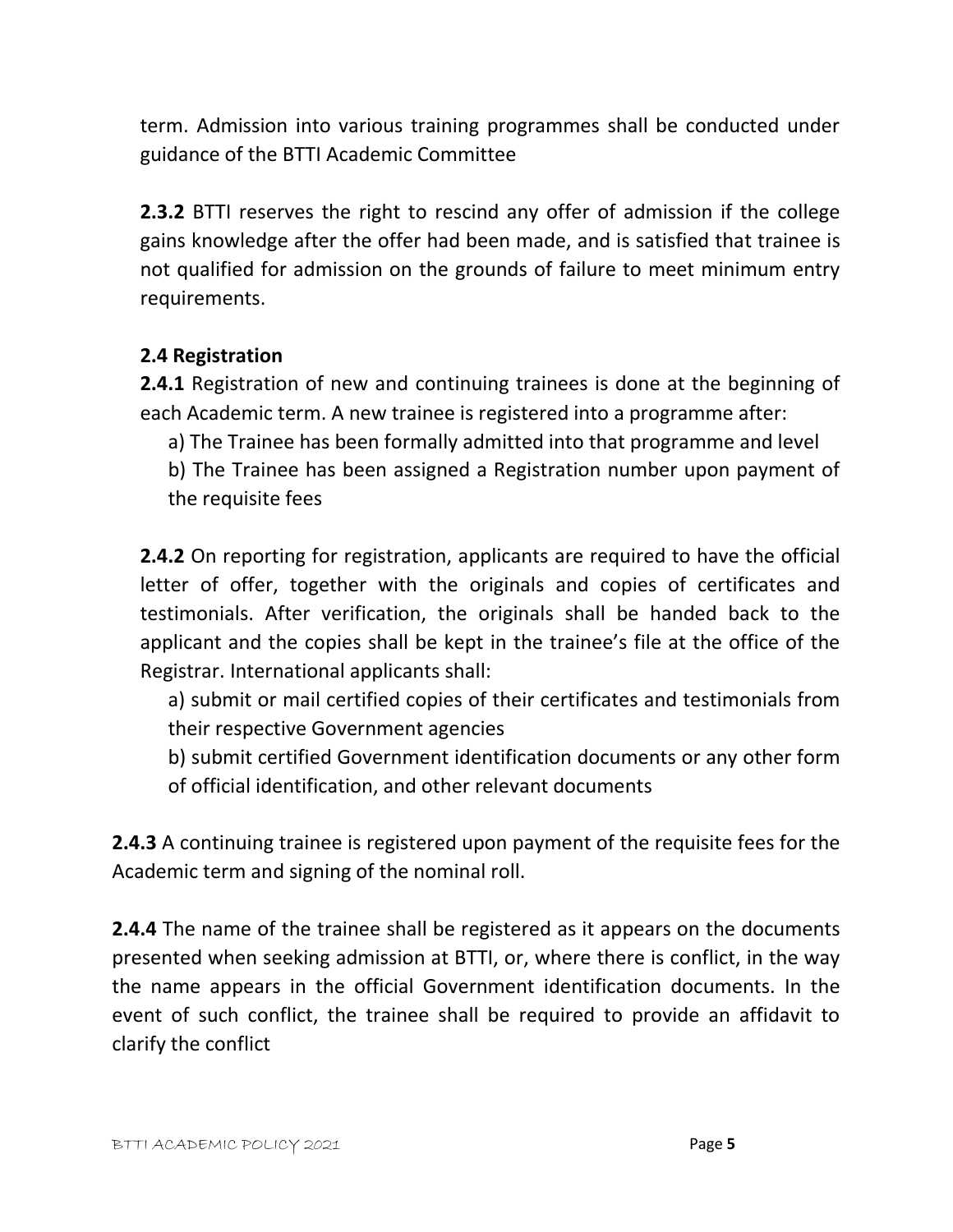**2.4.5** The name used for registration shall appear and shall be used in all official records and in the final certificates. Should a trainee wish to change the name or the order of names in the course of their stay at BTTI, the same must be effected in accordance with the existing legal procedures in the Republic of Kenya. The college shall not be obliged to participate in any way in the process of a trainee's change of name, but once effected, the official documents authorizing the change shall be submitted to the Registrar

**2.4.6** All new trainees must register within the first four weeks of the commencement of each term, whereas continuing trainees must register within the first two weeks of the term. The allowance of two or four weeks for each category of trainees is a window period to enable those who may have challenges in traveling or fee payment at the beginning of the term. Training activities shall begin on the second day of the term, or as soon as it is practicable for a given class, but not later than the beginning of the second week of the term.

**2.4.7** Failure to register within the period provided shall be considered as an option to defer studies for the term. Such a trainee shall complete and submit a deferment form to the Office of the Registrar through the Head of Department

**2.4.8** At the end of the registration period, the Registrar shall issue the official class lists to the Departments. The trainees registered for a given term shall be the only ones allowed to access the college facilities, including class attendance and assessment

**2.4.9** Trainees on industrial attachment during a given term shall be required to have registered for the same and paid the requisite attachment fees **before** proceeding for the industrial attachment as stipulated in the Industrial Attachment Policy

**2.4.10:** It is an offense to attend class or participate in any official academic activity unless registered in the prescribed manner. A trainee completes registration by signing the Nominal Roll at the office of the Registrar. BTTI will not be under any obligation to offer services to a trainee who is not properly registered as prescribed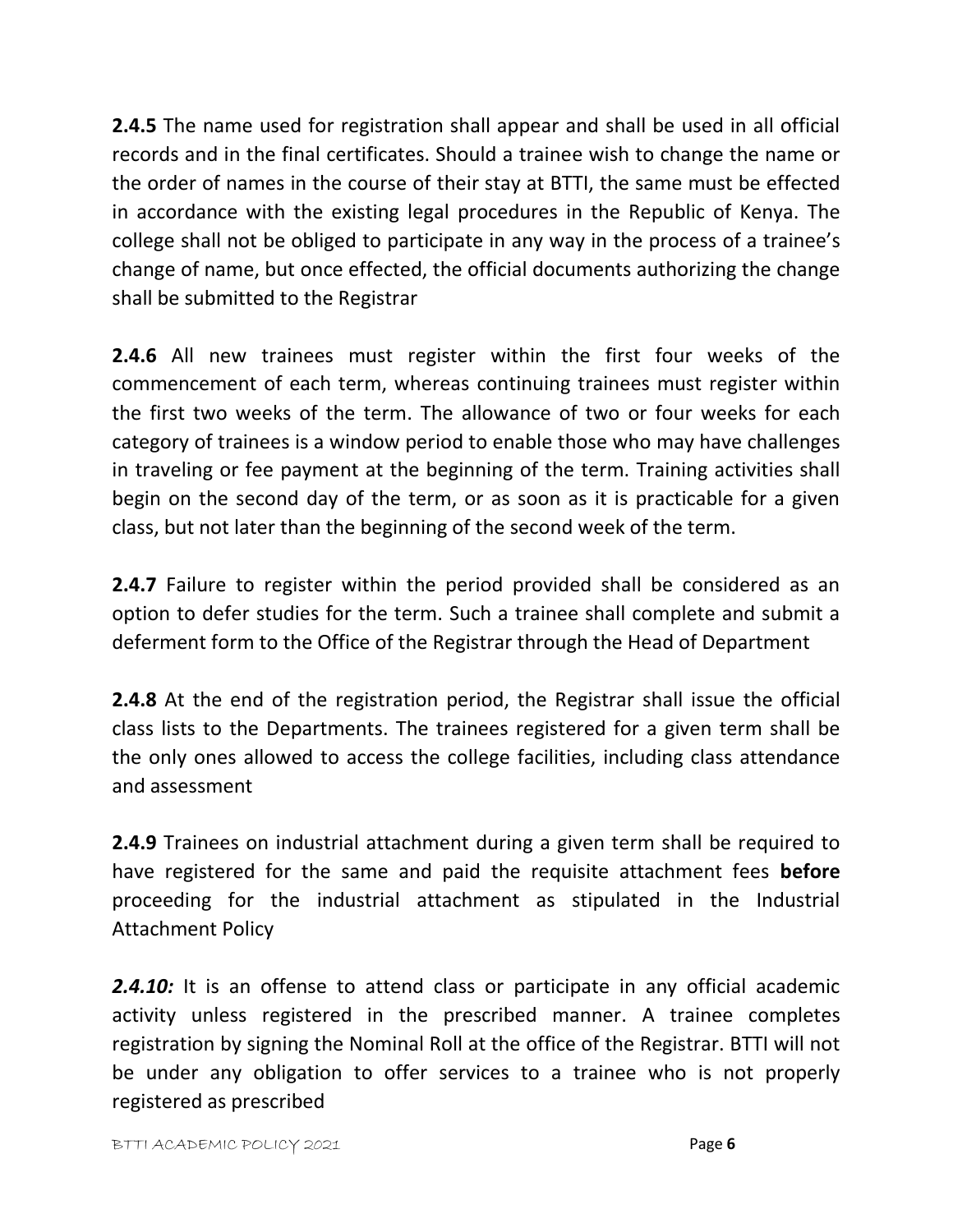*2.4.11:* No credit can be gained in a course for which a trainee did not register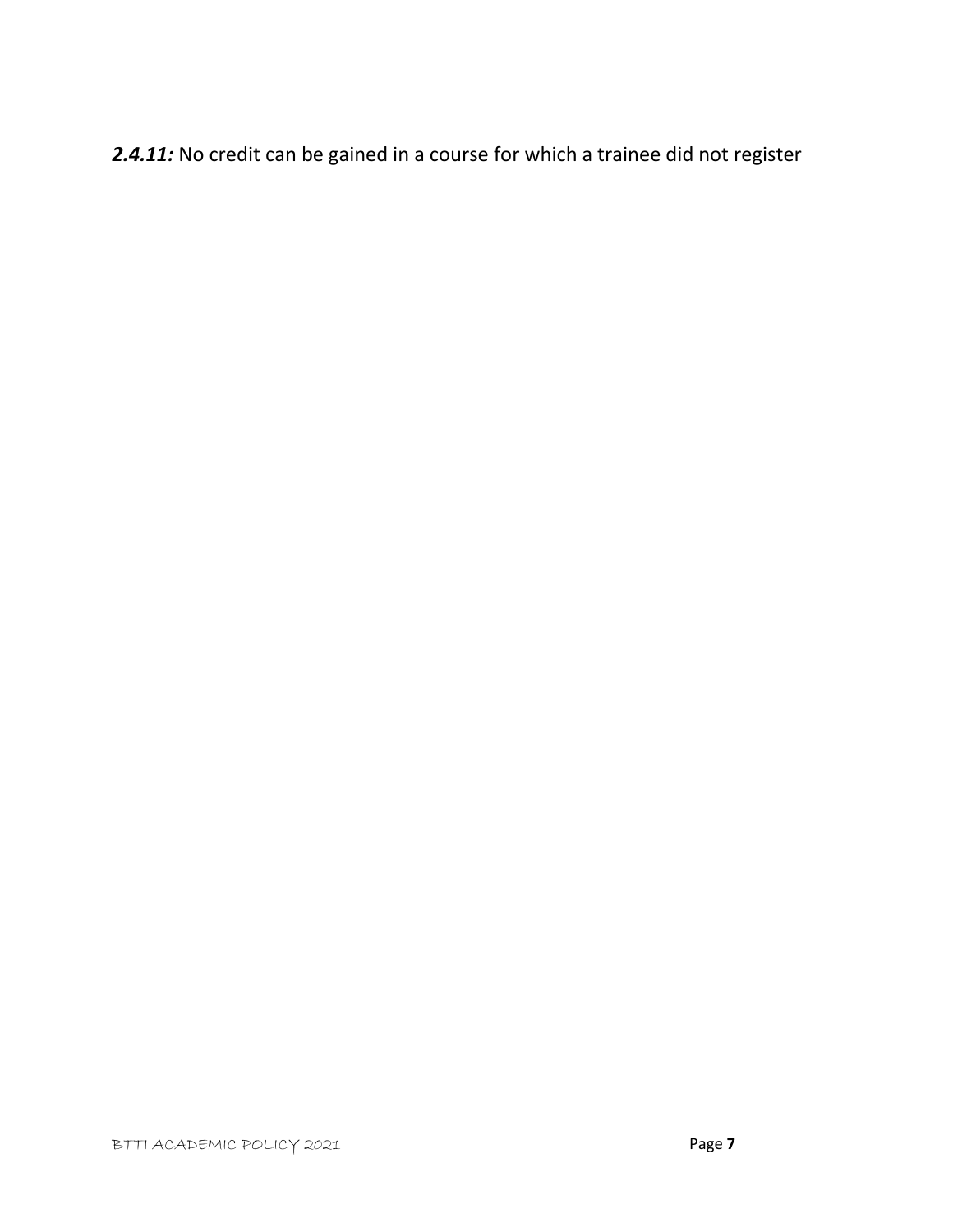#### **COURSE ATTENDANCE AND PROGRAMME IMPLEMENTATION**

#### **3.1Training Programmes**

Training programmes are developed to take advantage of emerging opportunities and address new challenges. A training programme shall be referred to as 'new' if it is not currently on offer at BTTI, whether there exists a syllabus or Occupational Standard for it. New programmes shall be proposed by the Training Department, reviewed by the Academic Committee, evaluated and harmonized by the Principal's Management Committee with respect to the vision and mission of BTTI and the requirements of the Directorate of Technical Training and other professional or regulatory bodies. The programmes shall then be forwarded to the BOG and TVETA for approval.

A Training Department may also develop a Training Programme with a view to having such a programme validated by CDACC. Once validated, it shall be considered a new programme and the process of approval outlined above shall apply

#### **3.1.1 Training Syllabus and Course Outlines**

- 3.1.1.1 The Training department provides a syllabus indicating the way the course is to be taught. The syllabus gives the purpose and objectives of the course and outlines the content to be covered. It provides a statement of the knowledge, skills and attitudes the trainee is expected to acquire and the tasks the trainee would be able to perform at the end of the programme. The Occupational Standards developed in collaboration with various industries and validated by CDACC shall be considered as syllabi
- 3.1.1.2 The Course outline shows the schedule of classes, assignments, practicals, field trips and any other planned activities. It indicates the methodologies to be applied and the facilities required such as equipment, tools, appliances and materials. It also provides the methods of assessment to be used, indicates when tests/ quizzes/ assignments are to be taken and states the contribution of each assessment to the final grade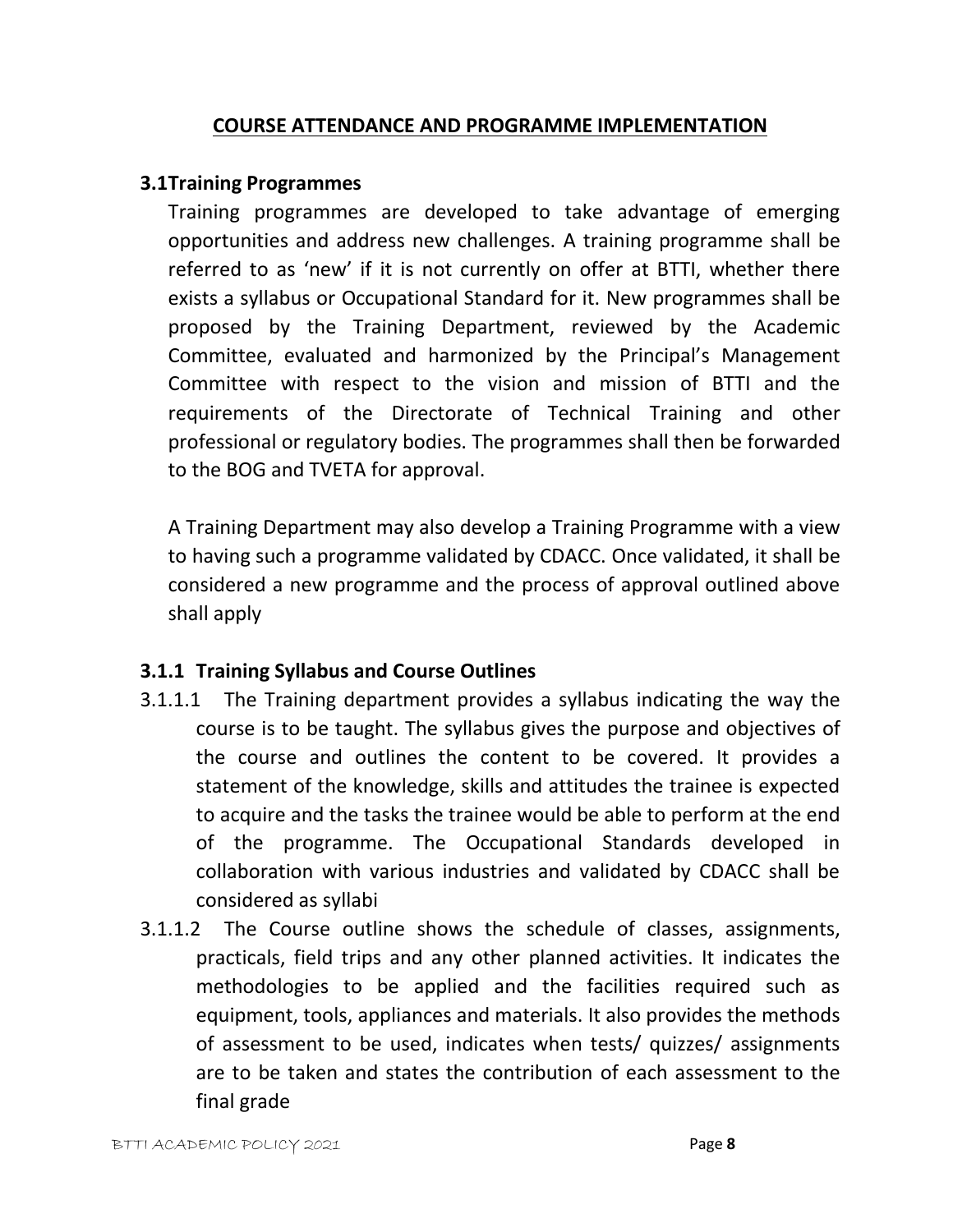3.1.1.3 The course outline gives a list of class texts, references and bibliography for further reading

#### **3.1.2 Training Attendance**

- 3.1.2.1 Attending lectures, practicals and other scheduled classes is mandatory for all registered trainees in the relevant mode of study (Full time or Part time). A trainee shall be deemed to have satisfied the requirements for attendance if the trainee has attended instructional sessions for at least 75% of the total hours for each unit as stipulated in the syllabus. It is the duty of the trainee to make arrangements to attend classes as scheduled. A class attendance registered is maintained for this purpose
- 3.1.2.2 A trainee who fails to attend classes for a consecutive or cumulative period of three (3) weeks (or 25% of the training time) in a term is not allowed to take examinations in that course and will be considered to have willfully withdrawn from the institution
- 3.1.2.3 Reasons for failure to attend classes have to be communicated in writing to the subject trainer and the HOD
- 3.1.2.4 Request to be absent from studies for the term shall be forwarded through the HOD for approval by the Registrar. A trainee who is absent from classes for more than three (3) weeks in a term without permission is not eligible to take end of term examinations.
- 3.1.2.5 Trainees shall strictly adhere to internal assessment procedures as outlined in the Examinations Policy. Such shall include, but not limited to, Class presentations, Maintenance of Portfolios, Continuous Assessment Tests and End of Term Examinations
- 3.1.2.6 Where a Training procedure is practical oriented, attendance and participation during practical sessions shall be considered in determining fulfilment of requirements for Training attendance

#### **3.2 Mode of Study**

There shall be two modes of study, namely Full Time or Part Time. The HOD shall determine the programmes that can be offered in either mode by considering the nature of the programme and the convenience of offering it in whichever mode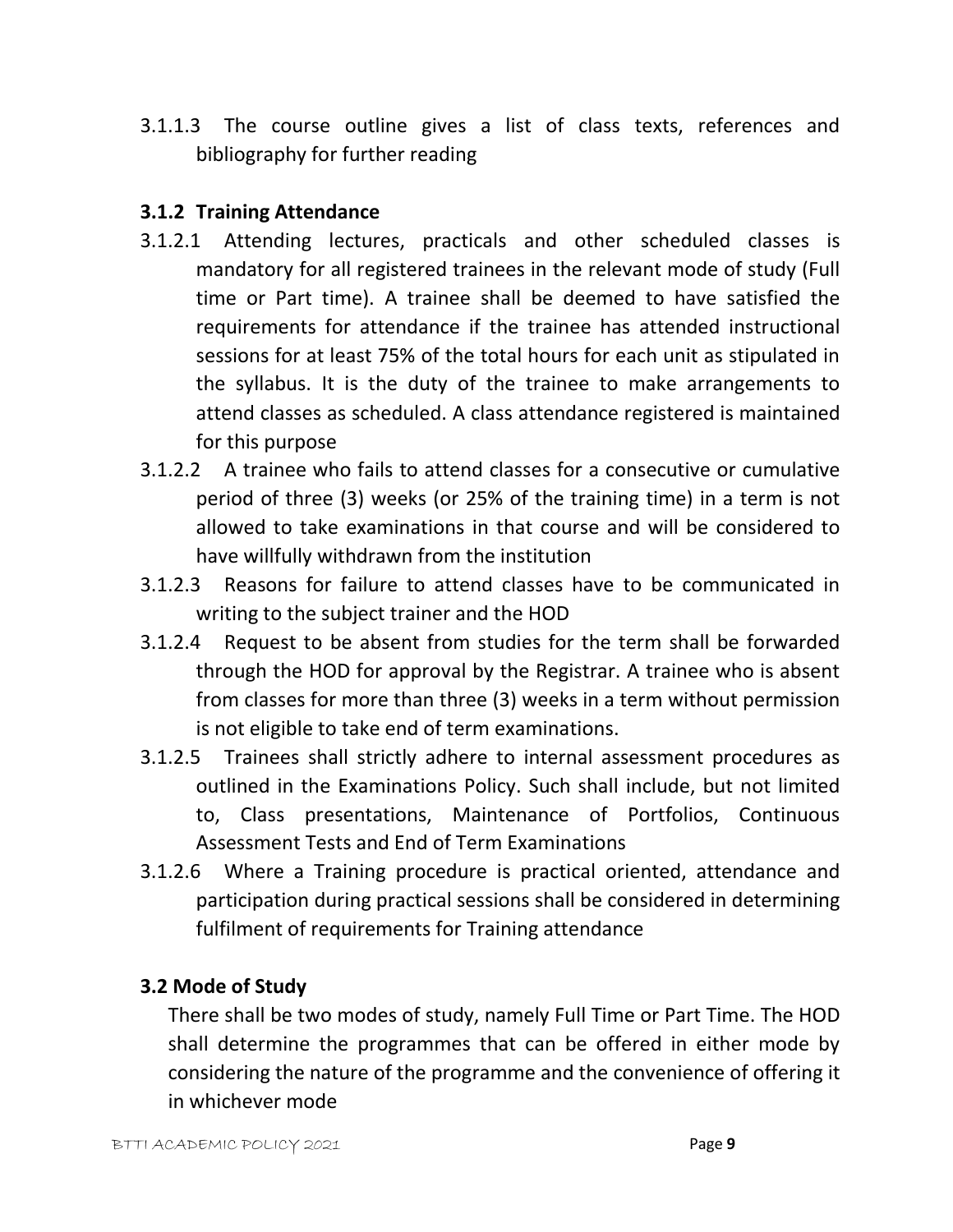- 3.2.1 The Full time mode of study applies when a trainee attends scheduled day and afternoon classes on a regular basis and takes the standard load in terms of hours of instruction and practical sessions as outlined in the syllabus
- 3.2.2 The Part time mode of study applies where a registered trainee attends scheduled afternoon or evening or weekend classes regularly and takes the standard load in terms of hours of instruction and practical sessions as outlined in the syllabus
- 3.2.3 Trainees are guided through various courses using instructional materials, assignments, continuous assessment, tutorials and examinations organized by the Department
- 3.2.4 Request for change of mode of study shall be submitted to, and processed by the Department for approval by the Registrar. Such change of mode of study shall not be effected until the approval of the Registrar is obtained.

#### **3.3 Mode of Delivery**

The College shall adopt such modes of delivery as may be appropriate from time to time. Such modes shall include, but not limited to: face-to-face instruction on the college premises, practical sessions in laboratories and workshops, field excursions as well as ODeL and other e-learning programmes

#### **3.4 Academic Year and Duration of Study**

The Academic Calendar is the schedule of events that take place within an academic year.

- 3.4.1 The Academic Year begins in January of each calendar year and ends in December of the same year OR begins in May/ September of each calendar year and ends in March/ July of the next year. The same will apply for CBET programmes for levels that require instruction for a year and above
- 3.4.2 The Academic Year consists of three terms. Each term shall consist of twelve (12) weeks, during which all academic programmes scheduled for that term will be implemented. For CBET programmes, level three shall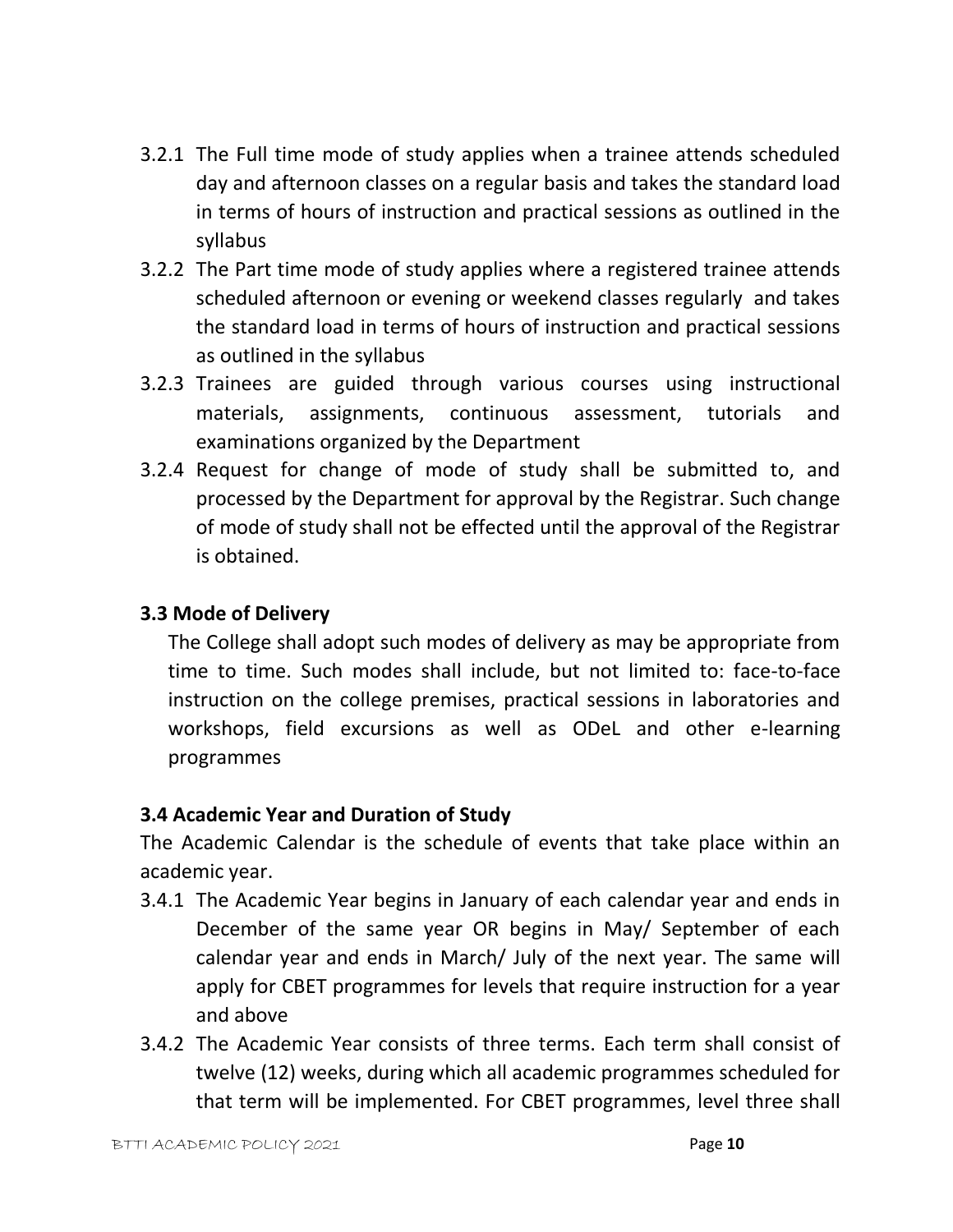last for three months (12 weeks), level four shall last for six months (two terms), level five shall last for one year (three terms) and level six shall last for two years (six terms).

- 3.4.3 The Year of Study of a trainee is the academic level attained in the particular programme, such as Year 1, 2 or 3. This level is measured in terms of the cumulative number of credit hours successfully completed as per the prescribed syllabus.
- 3.4.4 TEP Diploma programmes shall last for 3 years, while TEP Certificate programmes and TEP Artisan programmes shall last for 2 years each. This duration includes the period for industrial attachment as specified in the respective syllabi.
- 3.4.5 For Modular programmes, each Module shall last for one academic year, including one attachment for Craft Certificate and two attachments for Diploma. The Craft Certificate modular programme shall consist of two modules while the Diploma programme shall consist of three modules.

#### **3.5 Change of Course/ Training Programme**

- 3.5.1 New trainees are allowed to change their course or programme of study within the first four weeks of the term by completing the change of course form obtainable from the office of the Registrar.
- 3.5.2 A trainee who wishes to transfer from one programme to another after the first four weeks of training shall be required to complete a fresh application form obtainable from the Office of the Registrar. The form once received, will be processed in the normal manner and the trainee will be offered admission in their course of choice in the next intake. Such a trainee shall be given priority in the next class before considering new applicants
- 3.5.3 For modular programmes, a trainee who has successfully completed a course at the level of Craft Certificate may join the Diploma programme of the same course at Module Two.

#### **3.6 Deferrals**

3.6.1 A trainee who has been admitted but cannot register immediately may have their place reserved by deferring the commencement of the training programme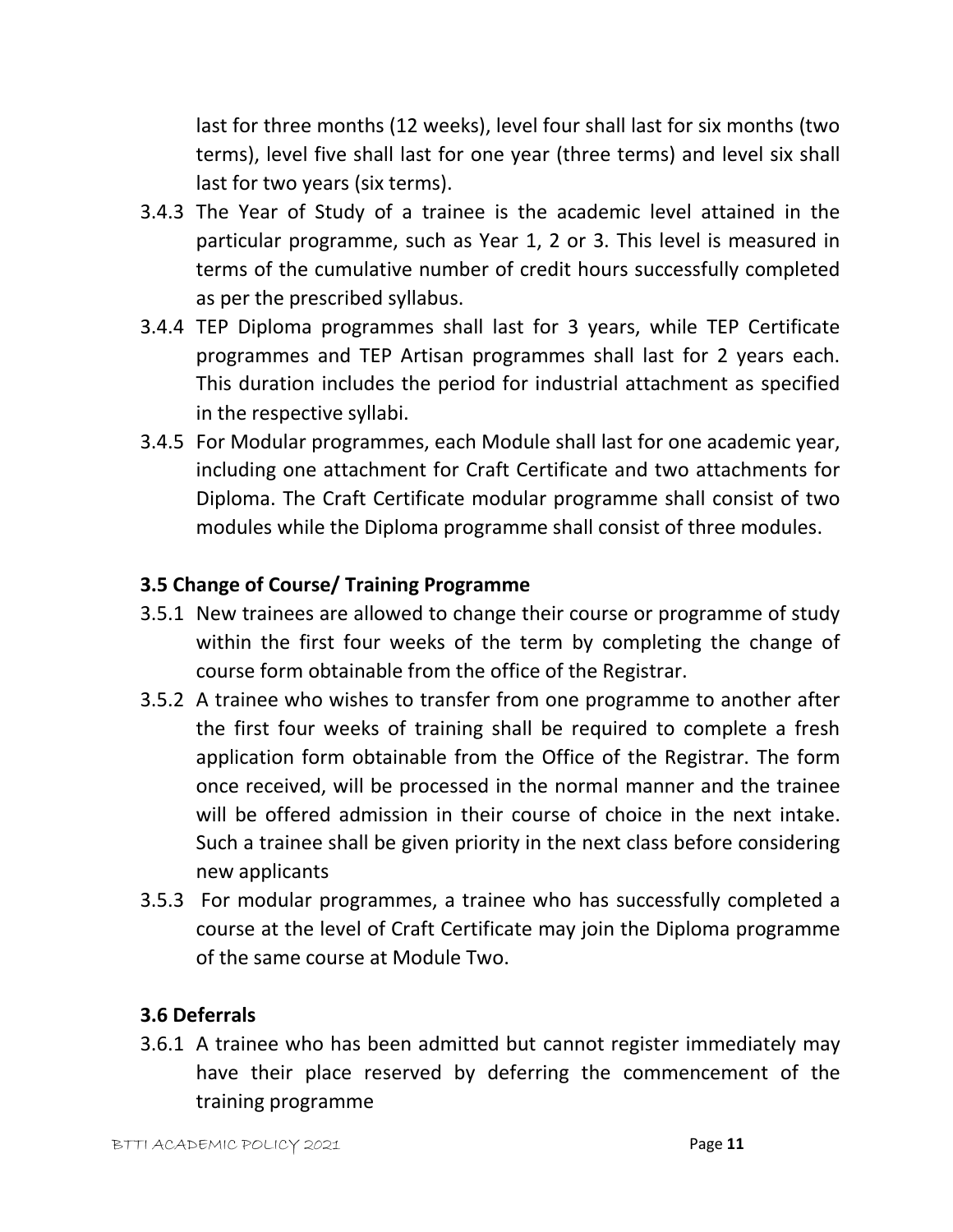3.6.2 This reservation/ deferral can be maintained for a maximum of three terms, after which it lapses and the Registrar shall remove the trainee's name from the list of admitted trainees at BTTI. Such a trainee may seek fresh admission by following the normal process of application and the application will be processed in the normal manner and the trainee offered admission in their course of choice in the next intake, with priority given according to clause 3.5.2 above

#### **3.7 Fees Payable**

- 3.7.1 BTTI charges competitive fees in line with Government guidelines on fees as issued from time to time.
- 3.7.2 For short programmes developed by BTTI, the BOG reserves the right to review the fees charged as and when it deems necessary.
- 3.7.3 Applicable fees payable is as provided in the fees structure approved by the BOG, and will be issued to new trainees together with the Joining Instructions/ Letter of Offer once a trainee's application is processed.
- 3.7.4 All trainees are required to pay their tuition fees directly to BTTI in the manner prescribed in the Letter of Offer of Admission and the Fees structure
- 3.7.5 Assessment/ Examination fees for External Examinations/ Assessment shall be paid according to the provisions of the Examinations Policy
- 3.7.6 Trainees must pay the requisite fees before registration and attendance of training programmes or registration for assessment/ examinations

#### **3.8 Industrial Attachment, Research and Other Special Requirements**

- 3.8.1 Some academic programmes have practical requirements incorporated in the course work. The number of hours recommended for each practical activity in a given programme is specified in the syllabus for each programme
- 3.8.2 All practical requirements have to be met in order to complete the programme as prescribed in various syllabi or course requirements
- 3.8.3 Where the syllabus specifies such a requirement, it shall be mandatory for a trainee to undertake the same before the trainee can be deemed to have satisfied the course requirements.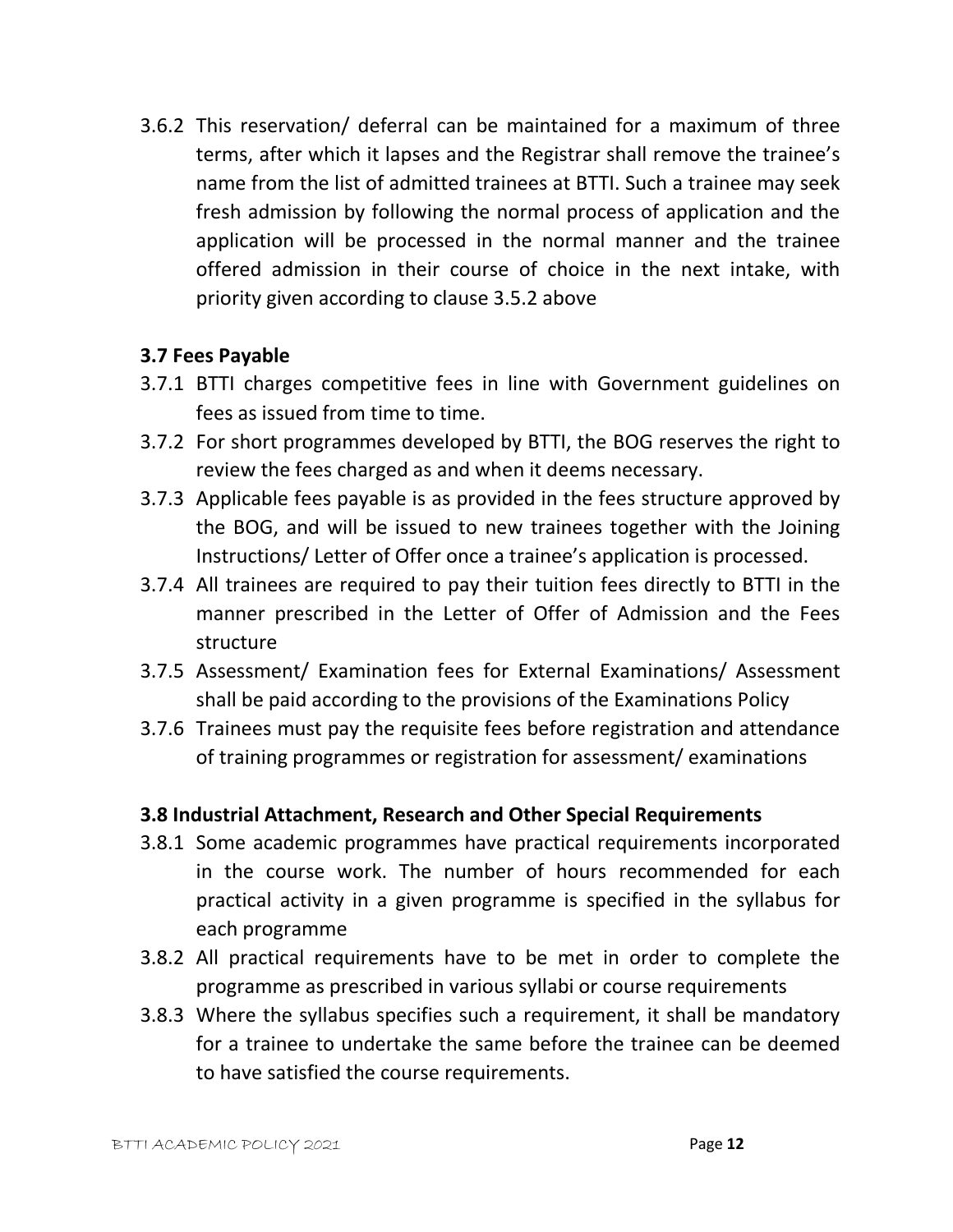- 3.8.4 For professional development, trainees are encouraged to undertake internship, field attachment or practical industrial experience in nongovernmental organizations, private enterprises, relevant industries or public agencies
- 3.8.5 Each trainee is required to carry out a research/ trade project or investigative study in an area of special interest relevant to their course of study. The trainee is required to write a report or research paper on the same. The research/ trade project is examinable as per the respective syllabi. In addition to the research/ trade project, trainees undertaking programmes examinable by the Kenya National Examinations Council shall prepare a Business Plan/ Entrepreneurship Project as part of the course requirements. The Department shall guide the trainees in the preparation of the two projects

#### **3.9 Withdrawing from Training**

A trainee who wishes to withdraw from a course of study for which they have been duly registered may do so under the following conditions:

- 3.9.1 Request for withdrawal from a course must be submitted to the Department by completing a prescribed form obtainable from the Office of the Registrar
- 3.9.2 A trainee who drops out of a course without official notification as herein provided will be considered to have abandoned the course. The trainee will be required to apply afresh for the course (or any other course of choice) if the trainee wishes to rejoin BTTI

#### **3.10 Refunds**

- 3.10.1Any refund of tuition fees and/ or reduction in tuition fees liability is at the sole discretion of BTTI
- 3.10.2In all cases where refund has been approved, any other debt owed to BTTI will be deducted from any refund due
- 3.10.3Documentary evidence of sponsorship is required before any refund of personal contributions towards fees can be considered. This may include, but not limited to, copies of award notices from funding bodies or letters from sponsors confirming details of the tuition support provided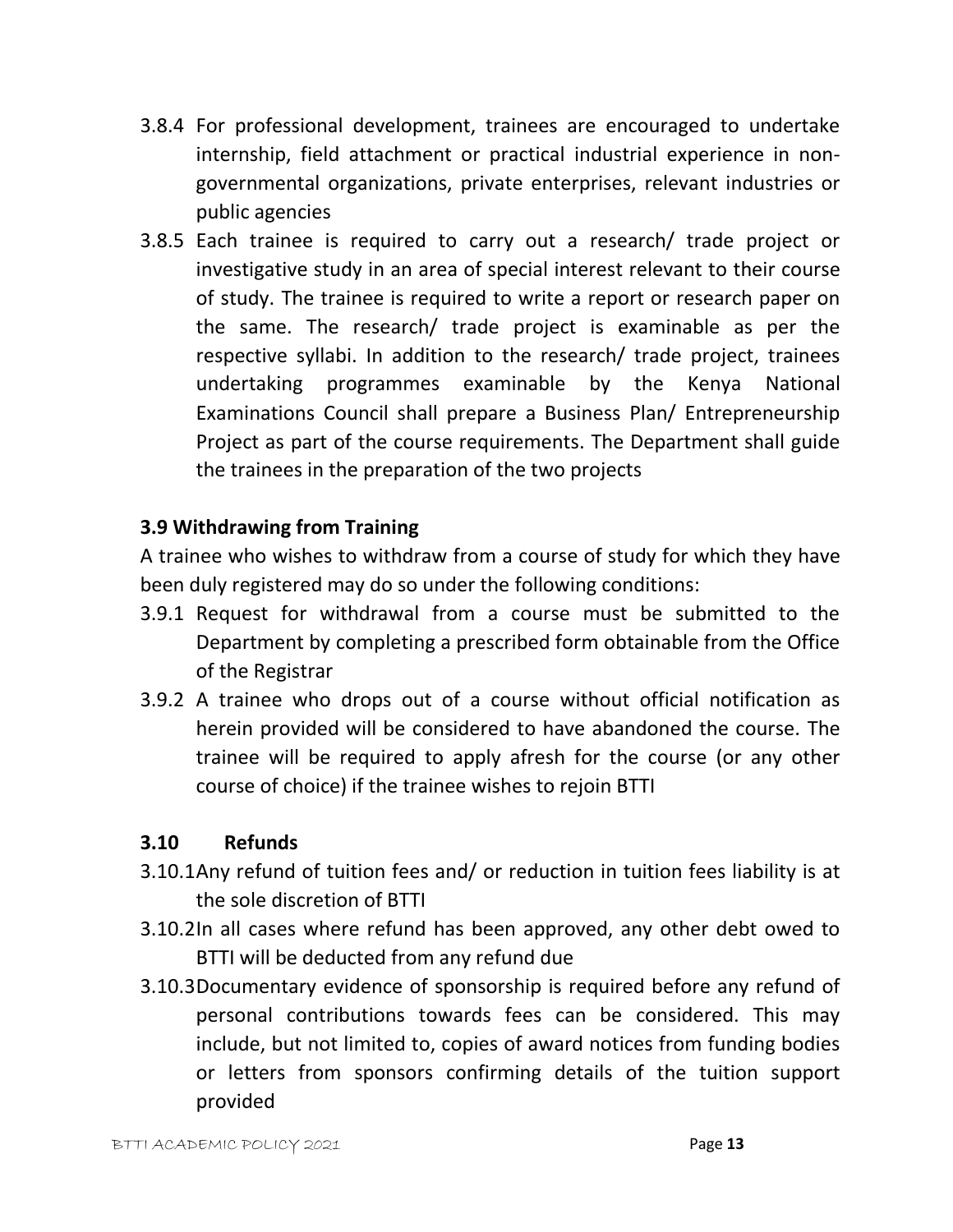3.10.4Any refund, if approved, shall be made by cheque to the person or organization with proof of having paid the fees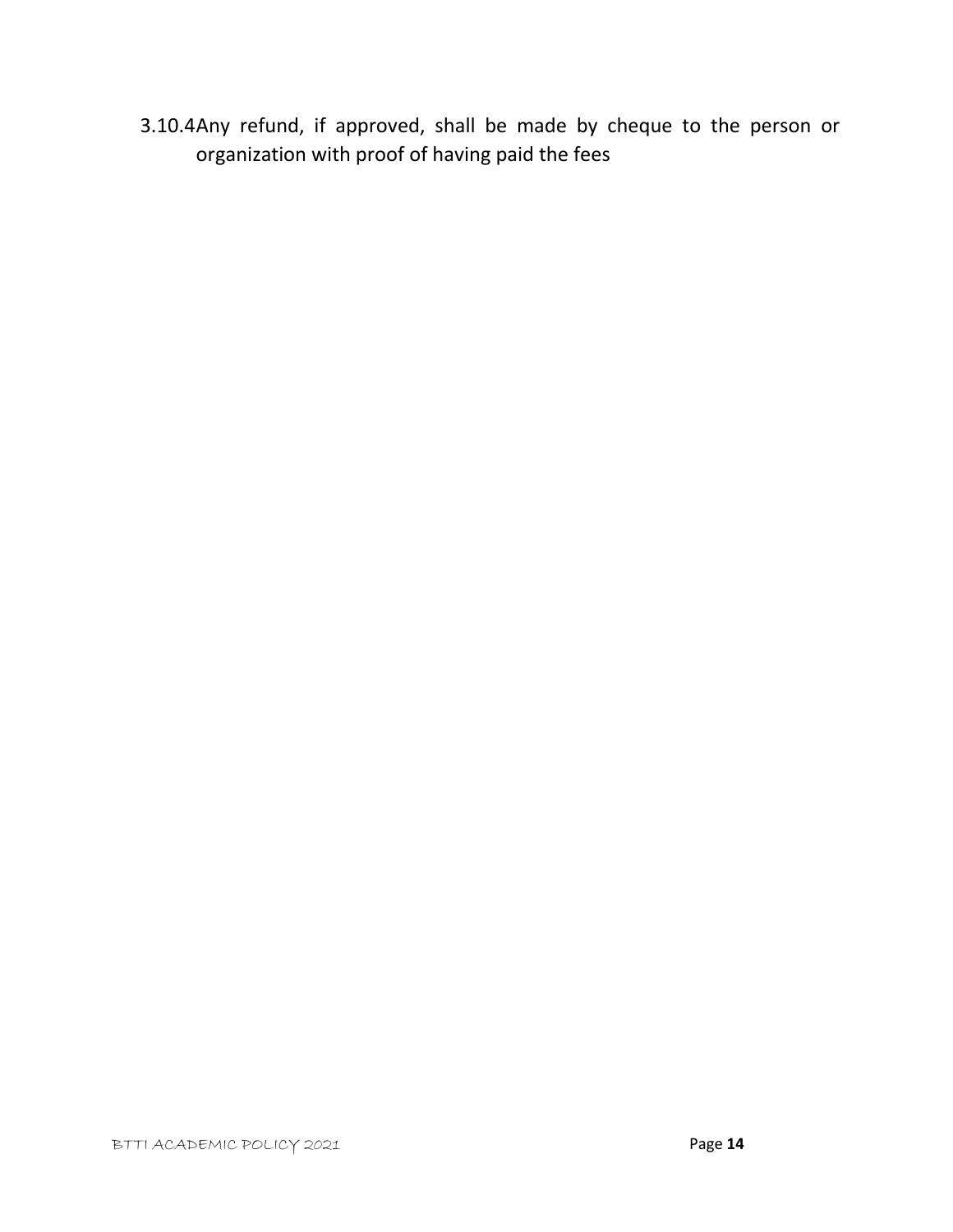#### **THE ACADEMIC COMMITTEE**

#### **4.1 Membership**

**4.1.1** The Academic Committee shall comprise:

- i. The Principal, who shall be the Chair
- ii. The Deputy Principal (Academics), who shall be the Secretary
- iii. The Deputy Principal (Administration)
- iv. The Registrar
- v. The Dean of Students
- vi. The Examination Officer
- vii. The Heads of All Academic Departments
- viii. The Industrial Liaisons Officer/ Attachment Coordinator

**4.1.2** The Registrar and the Examinations Officer shall form part of the Secretariat and shall be answerable to the Deputy Principal (Academics)

**4.1.3** The following officers may be invited to attend any particular meeting of the Academic Committee on a need-to basis:

- i. The Officer in charge of the Library
- ii. The Research Coordinator
- iii. The Head of ICT Services
- iv. The Timetable Officer

#### **4.2 Meetings**

**4.2.1** The attendance of Academic Committee meetings shall be mandatory for the members. Any member wishing to be absent shall make the request to the Principal in writing. The request shall give details of the proposed representative, who will be granted official representation status by the Principal

**4.2.2** The Academic Committee shall meet at least once in a term. Reports from Academic Committee meetings shall be submitted to the Principal

**4.2.3** The quorum for the Academic Committee meetings shall be two thirds of the membership. Where the Principal as the Chair is unable to attend a duly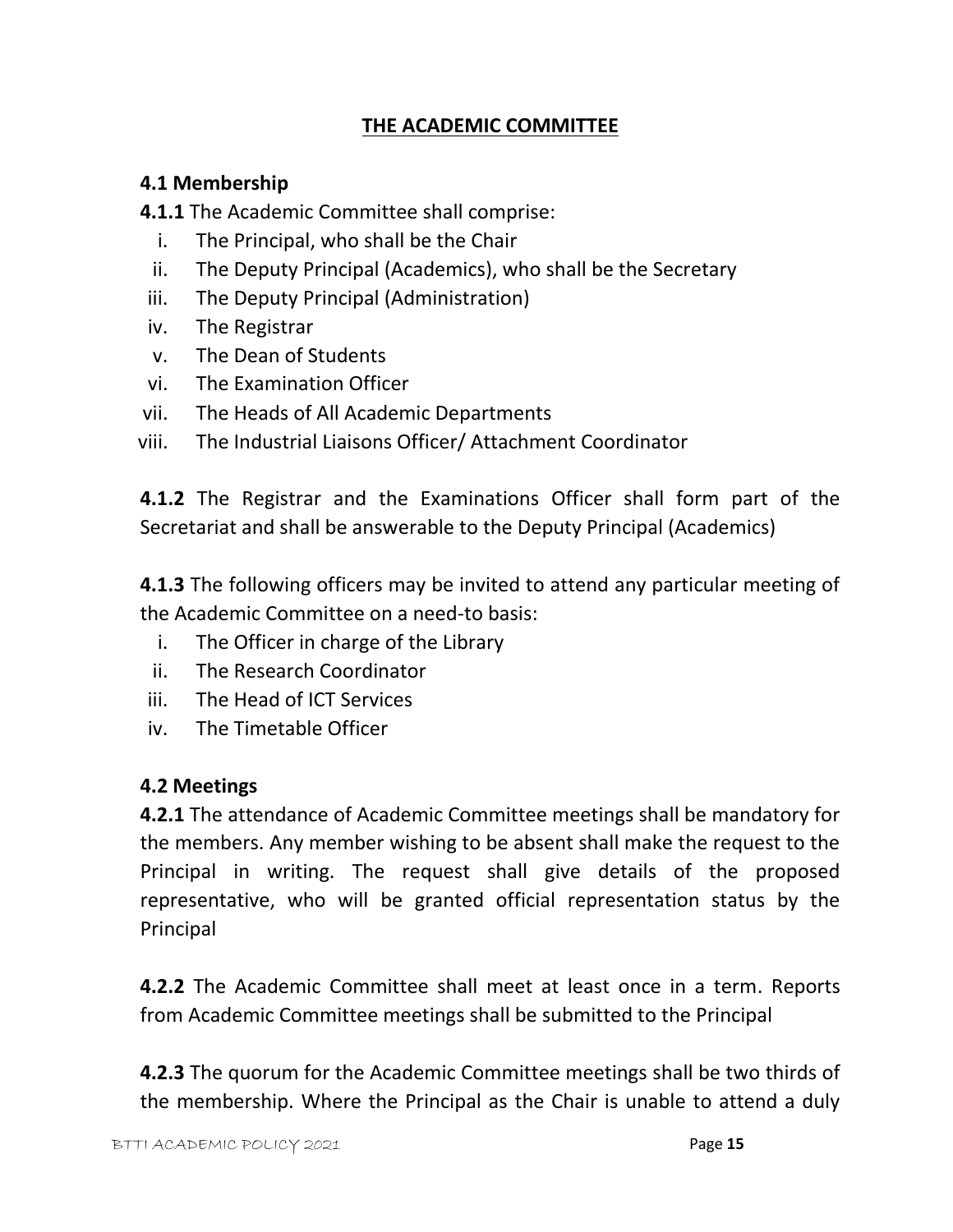constituted Academic Committee meeting, the Deputy Principal (Administration) shall Chair the meeting

#### **4.3 Responsibilities**

**4.3.1** Subject to overall responsibilities of the BOG and the Principal, the Academic Committee so constituted shall be responsible for the planning, coordination, development and oversight of all academic programmes and professional work of the trainers

**4.3.2** The Academic Committee may delegate some of its responsibilities to designated sub-committees

**4.3.3** All the decisions of the Academic Committee and its designated subcommittees shall be subject to ratification by the BOG

**4.3.4** Al recommendations of academic interest shall be channeled through HODs or task forces and sub-committees of the Academic Committee

**4.3.5** The Chair's task shall be to guide the meeting's activities and decisions of the Academic Committee

**4.3.6** The Secretary shall be responsible for keeping all the records of the committee, including the minutes and the reports received or generated by the committee

**4.3.7** The committee shall recommend for approval any new programme of study, regulate admission of trainees and determine the trainees' continuance in such programmes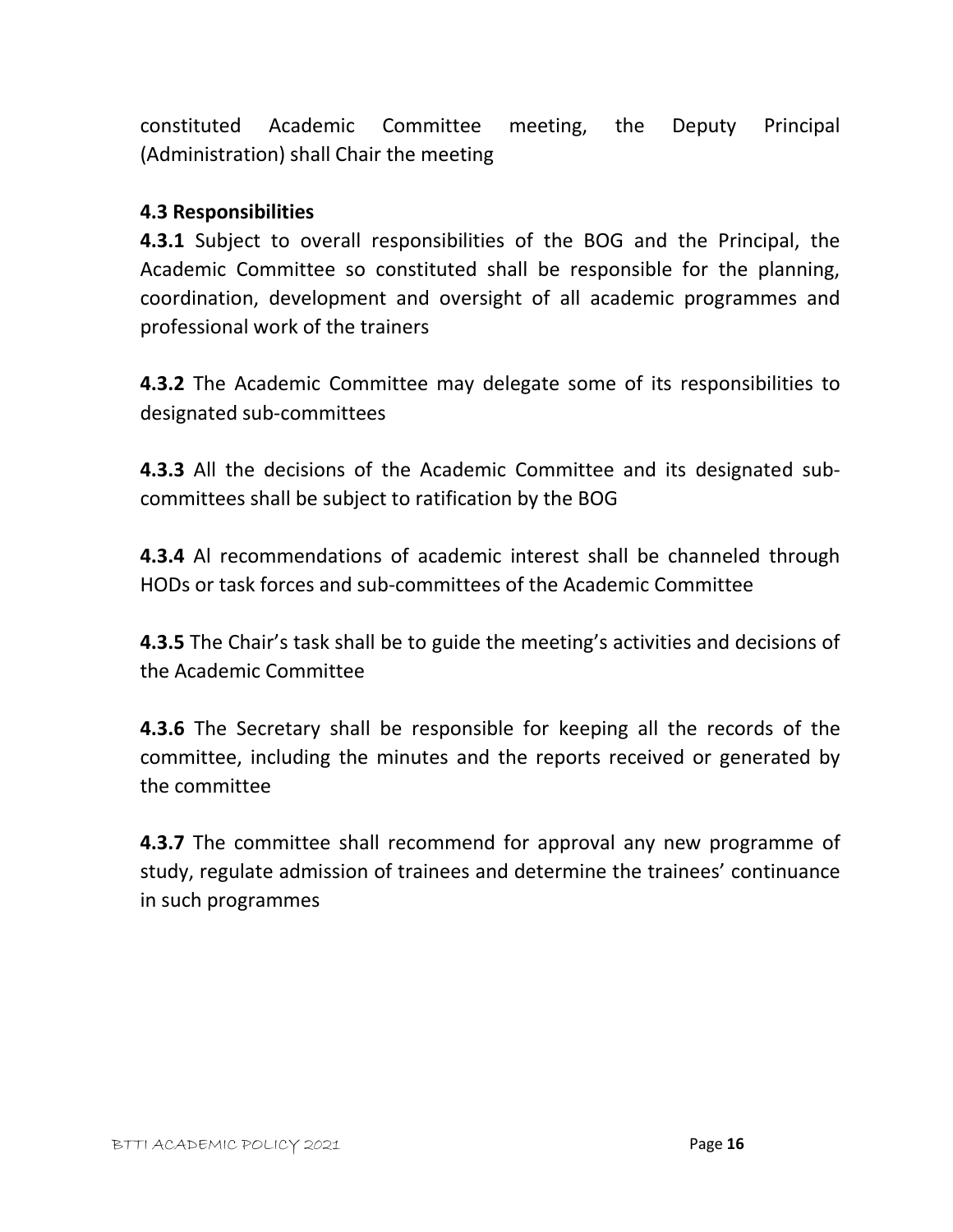#### **ACADEMIC INTEGRITY**

#### **5.1 Trainee Responsibility**

**5.1.1** Since academic integrity is the cornerstone of any training activity, at BTTI we are committed to the principles of free inquiry. Trainees are responsible for learning and upholding professional standards of research, assessment and ethics in their respective areas of study

**5.1.2** At BTTI, high value is placed on truth. This implies a corresponding intolerance of scholastic dishonesty. Written work or any other work undertaken and submitted by trainees must be the product of individual effort and must be consistent with appropriate standards of professional ethics

#### **5.2 Academic Dishonesty**

**5.2.1** Academic Dishonesty is hereby defined as to knowingly act, or fail to act, in a way that results or could result into unearned academic credit or advantage to a trainee. Whereas in this policy an offense may be described as an act of omission or commission "knowingly" committed, for the purpose of academic integrity, the offense will be deemed to have been committed if the person ought to have "reasonably known"

#### **5.2.2 Offenses that go against Academic Integrity**

- i. Submitting academic work that has been wholly or partially copied from or written by another person without proper acknowledgement, or, for which previous credit has been obtained in an institution of learning
- ii. Submitting the same academic work to more than one course
- iii. Submitting for assessment an academic work that is purchased or acquired from another source
- iv. Collaborating improperly on academic work; aiding or abetting another trainee's academic dishonesty
- v. Copying or use of unauthorized aids in tests, examinations or laboratory reports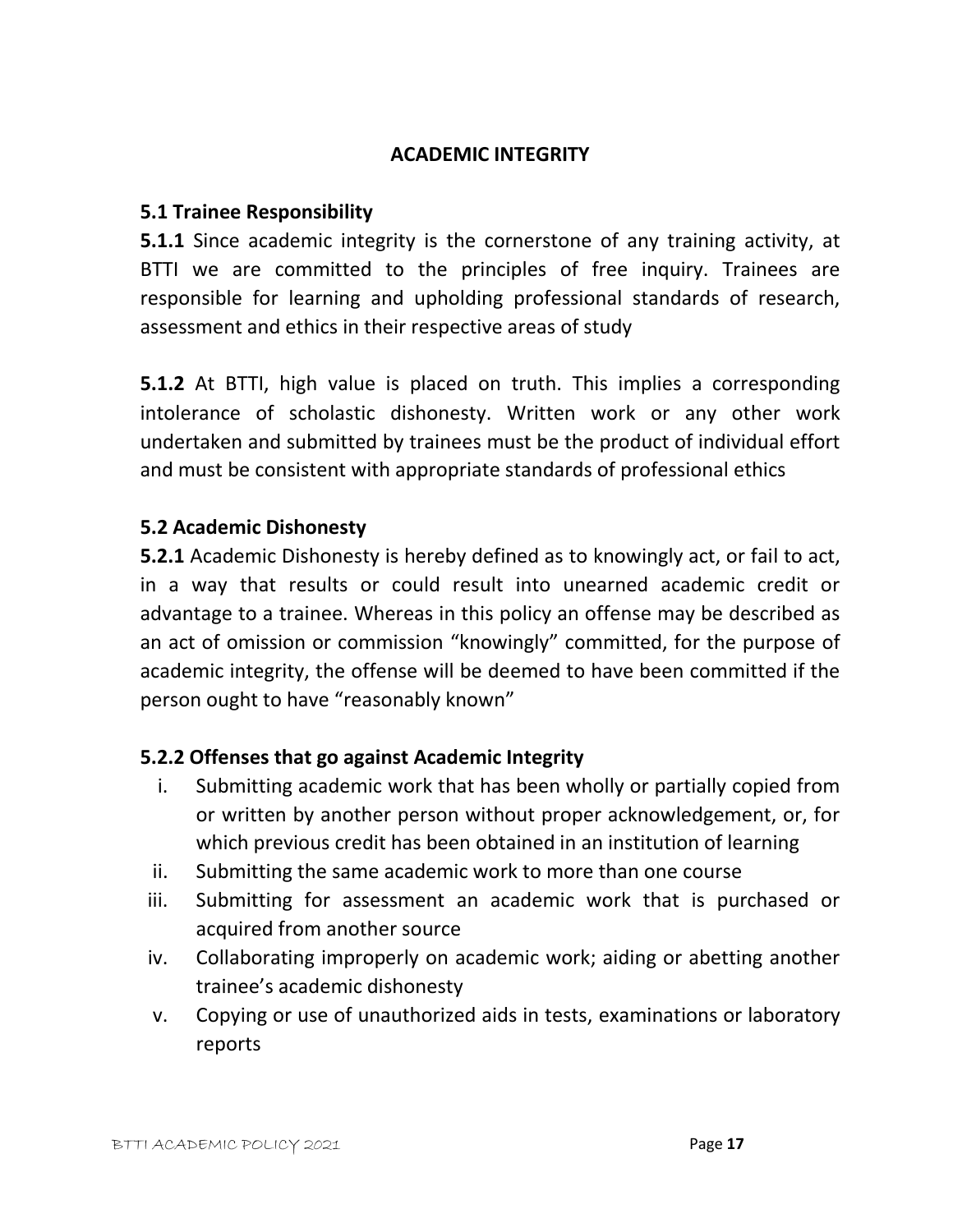- vi. Procuring, distributing or receiving an examination, test or other course materials, that are in preparation or storage and are meant for academic assessment
- vii. Accessing and/ or displacing, without authorization, the academic work (such as previous assignments) submitted by other trainees to the instructor
- viii. Altering the grade awarded for marked academic work and using or attempting to use the alteration to have the recorded grade changed
	- ix. Gaining undue possession of, destroying or in any other way tampering with the academic work of another trainee
	- x. Preventing another trainee from completing a task for academic assessment, or interfering with another trainee during their academic work
- xi. Failing to take reasonable precautions to protect own academic work, such as assignments, laboratory reports or examinations, from being accessed and/ or used by other trainees
- xii. Misrepresenting academic credentials from other institutions or submitting false information for the purpose of gaining admission to BTTI or to earn academic credit
- xiii. Submitting false information or false medical documentation to gain a postponement or any advantage for academic work
- xiv. Forging, altering or fabricating BTTI documents
- xv. Forging, altering or fabricating transcripts, letters of reference or any other official document from any other institution or organization

#### **5.3 Academic Integrity in Course Work**

**5.3.1** Trainees are expected to adhere to the ethical and professional standards associated with their respective programmes and academic courses

**5.3.2** Such standards are generally communicated to trainees by instructors/ trainers and are available through publications produced by the respective professional organizations

**5.3.3** Unethical or professional misbehavior will be treated in the same manner as academic dishonesty